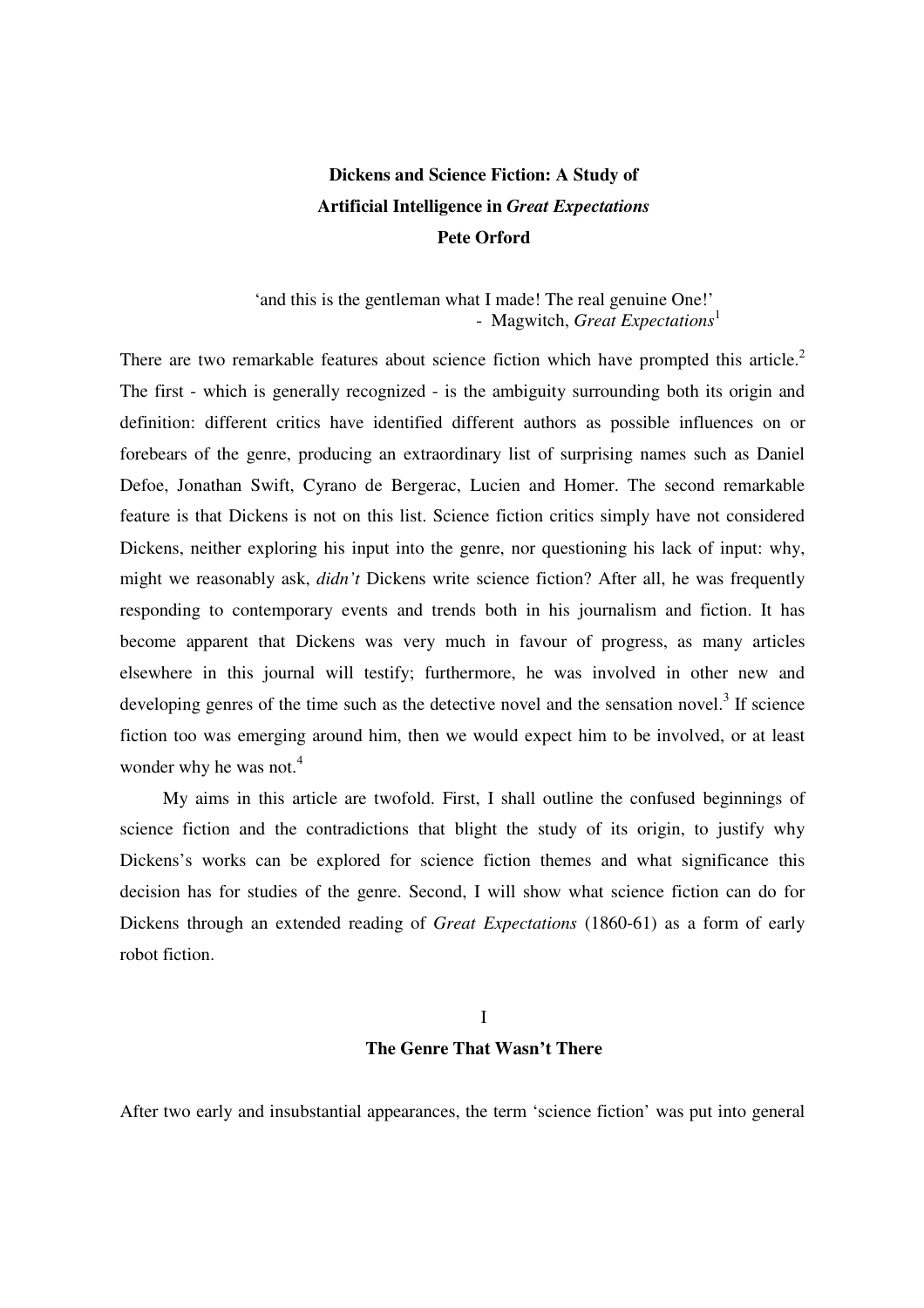usage in 1929, by the editor Hugo Gernsback in his new magazine *Science Wonder Stories*. 5 At first glance, then, this would appear to be the beginning of science fiction. On second glance, the answer is not so simple; for by 1929 H.G. Wells had written nearly all of his novels, Jules Verne had been dead twenty-four years, and Mary Shelley's *Frankenstein* had been in publication for over a century: it would thus appear that 1929 is not significant. But then comes the third glance; for while it is by no means the beginning of the genre, 1929 remains a significant threshold in the history of the genre: the application and subsequent recognition of the title 'science fiction' unified and consolidated the genre. It is when the genre became self-conscious. From this point forward, there would be science fiction fans specifically seeking out books of the genre; more importantly, there would be science fiction authors, responding to expectations of the genre and the works of other science fiction writers.

Prior to 1929 lies a mess of discontinuity. Authors who we would now recognize as science fiction (SF) writers went under various other labels: H.G. Wells was writing 'scientific romance', Jules Verne termed his works as 'voyages extraordinaires', Edgar Allan Poe wrote 'ratiocination', while Mary Shelley described *Frankenstein* as 'a ghost story'. As Edward James suggests, they had yet to 'formulate any kind of definition of the type of fiction which they were writing.<sup>56</sup> We cannot pinpoint the influence and development of SF because it wasn't actually defined - there is not a direct line of authors reading one another, but rather a culture in which themes of science fiction were bubbling under: it was the genre that wasn't there. The elusiveness of its origin makes it harder to define science fiction, which in turn makes it harder to agree on the origin, so we have a vicious cycle of ambiguity. After all, while SF can include robots, space-travel, aliens, ray-guns and mad scientists, none of these are compulsory - we have yet to agree on the one linking element throughout science fiction; this is perhaps why Damon Knight defines SF as 'what I mean when I point at it.<sup>'7</sup>

With the definition eluding us, the search for early or proto-science fiction is ultimately subjective, dependent upon each critic's idea of what science fiction is. Verne's fantastic journeys are a response to the scientific achievements of the age and the pioneering spirit of discovery, but these would equally be an influence on many contemporary writings. While Brian Aldiss's nomination of *Frankenstein* as the first science-fiction story may seem

### **Pete Orford, Dickens and Science Fiction: A Study of Artificial Intelligence in** *Great Expectations*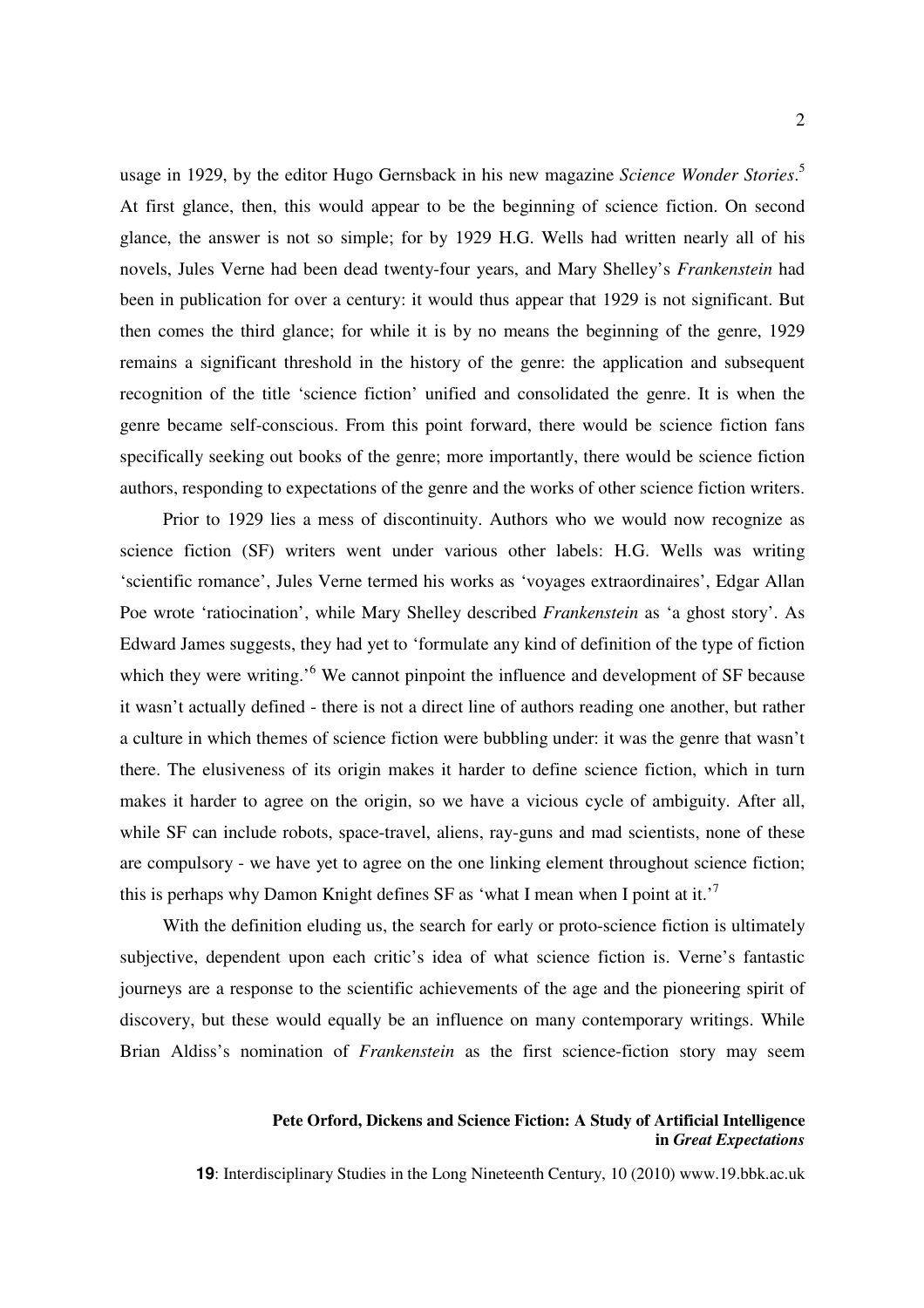uncontroversial (mad scientist, experiment gone wrong and new life-form all tick the boxes of readily recognized SF), elsewhere *Gulliver's Travels* (1726) has also been suggested as protoscience fiction, based on the protagonist's journey to unknown lands and encounters with new species; furthermore, on that same basis both *Robinson Crusoe* (1719) and *The Odyssey* can also be included, along with other tales of the fantastic and unusual such as *The Arabian Nights*, *The Iliad* and *Gilgamesh*, taking the potential origin of the genre back to 2000BC.<sup>8</sup>

The other problem with the search for science fiction's origins is that it is not only subjective, but anachronistic. Yes, it is impossible to say that Dickens wrote science fiction, but it is equally impossible to say the same of Verne. If the term was not coined until 1929, then the logical answer is simply to state that the genre did not exist prior to this, and any attempt to identify works that can be retrospectively classified as science fiction involves the submission of those works to parameters of which their authors were unaware. Authors placed their work within recognized frameworks - consider Shelley's identifying of *Frankenstein* as a ghost story - and ultimately what we must recognize, obvious as it may seem, is that all pre-1929 writing retrospectively identified as science fiction belongs primarily to another genre. Intrinsically then, early SF must be understood as a hybrid consisting of one conscious, pre-existing genre, and the later genre of SF of which the work may contain some elements that seem relevant in hindsight, and there is no clear line in any case where one genre ends and the other begins. Instead when we review such works we invoke a temporal split between contemporary understandings of the book's genre, and a modern critic's reappraisal of the work. The work is subjected to two exclusive considerations: to an 1818 audience *Frankenstein* is a ghost story, to some modern audiences it is SF.

Consequently, in considering Dickens's works in relationship to science fiction, I do not intend to rewrite history and implicate Dickens centrally in the development of the genre. Rather, by analysing Dickens's work retrospectively through the framework of science fiction the intention is to: a) apply those same techniques that SF critics regularly apply to the works of Verne, Wells, Shelley etc, and b) highlight how the search for early SF must ultimately become an all-or-nothing approach; that is to say, that we as critics must either conclude that

### **Pete Orford, Dickens and Science Fiction: A Study of Artificial Intelligence in** *Great Expectations*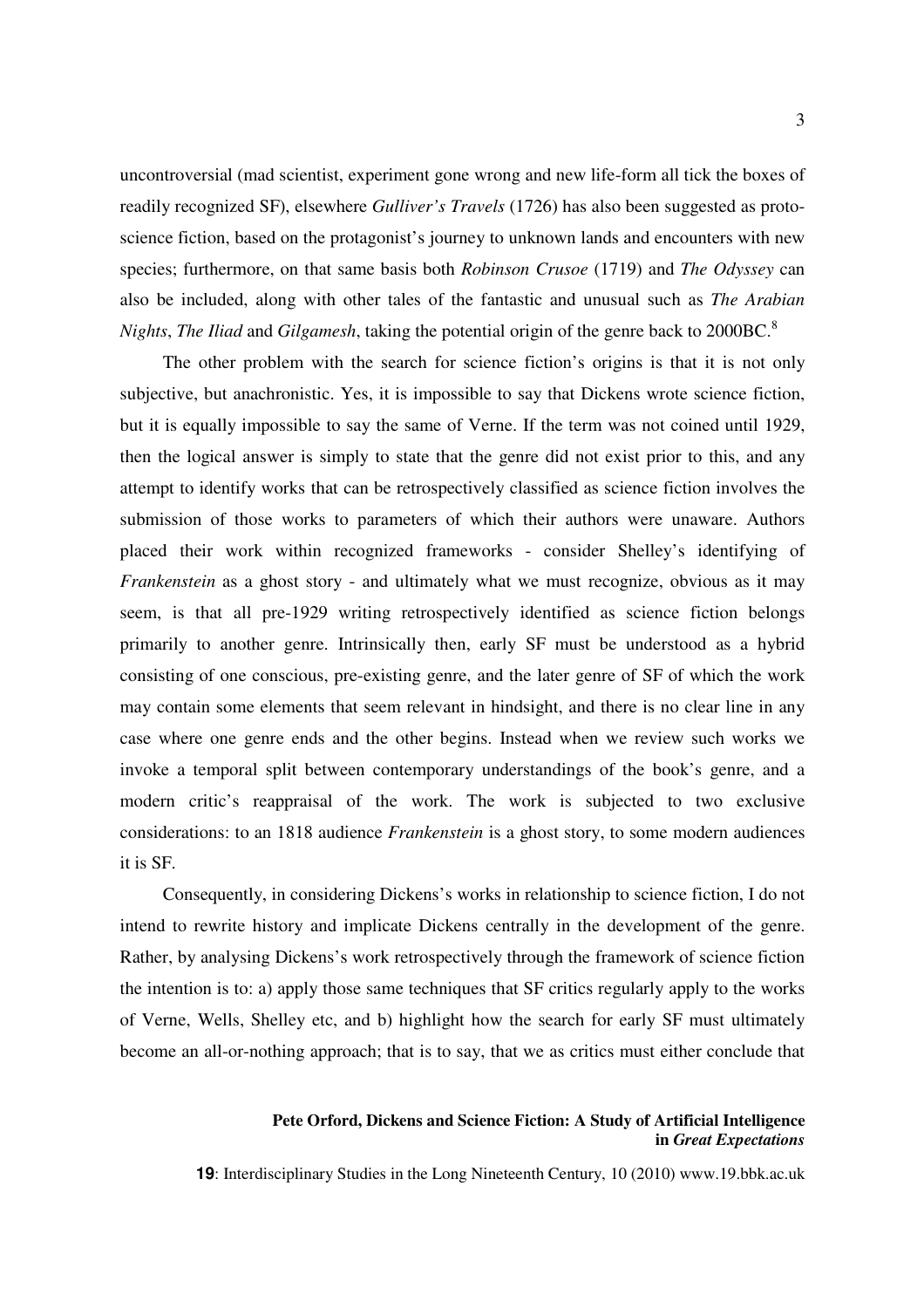no-one wrote early SF, or that any literature can be read as a hybrid and examined for elements pertaining to post-1929 fiction. Certainly, if authors were unconscious of a unified genre, then identifying 'key' authors and works based on later parameters imposes false structure and suggestions of influence. It may be more fruitful to look for the roots of science fiction in all literature, suggestive of a general trend, indicative of a wider awareness of science and celebration of man's achievements, which led towards the eventual emergence of this one particular genre.

Consider travel fiction: Swift's *Gulliver's Travels,* Poe's *The Narrative of Arthur Gordon Pym* (1838) and Robert Paltock's *Peter Wilkins* (1750) can be (and have been) read in relation to SF's exploration of new worlds, but the elements of SF within them can be found to some extent in any work of travel writing. In such writings by Dickens, then, we regularly find him 'transforming that impression of urban reality through the startling originality of his imagination.<sup>9</sup> His unique viewpoint and personification elevate what would otherwise be verbatim reports to stylized fiction; in Venice he travels a 'phantom street' in 'this ghostly city', whilst on a train journey he felt he 'may be coming from the moon'.<sup>10</sup> Retrospectively, we can read such passages as otherworldly, but of course these allusions were not intended by their author to be taken literally; it is we who transform the works into science fiction, not Dickens, nor Swift, Poe and Paltock. Another fertile (or problematic) ground for exploration of pre-1929 SF is gothic horror and fantasy.<sup>11</sup> Distinct genres in their own right, they nonetheless contain numerous elements that overlap and presage science fiction. The otherworldly encounters of spirits and inhuman powers, or man's unholy pursuit of such forces, for example, can be thematically read in terms of alien life or the scientist's discovery of new and devastating technology. It is significant that writers frequently identified as precursors of SF - Edgar Allan Poe, E.T.A. Hoffmann and Fitz-James O'Brien - are all remembered primarily as writers of gothic fairy tales. Horror and fantasy allowed authors to write openly about extraordinary events without reference to metaphor and allegory; this touches upon a much larger debate about where fantasy ends and science fiction begins: what constitutes the 'science' in science fiction that distinguishes it from pure flight of fancy?<sup>12</sup> It is not so much the physical presence of science or technology within a narrative, so much as

### **Pete Orford, Dickens and Science Fiction: A Study of Artificial Intelligence in** *Great Expectations*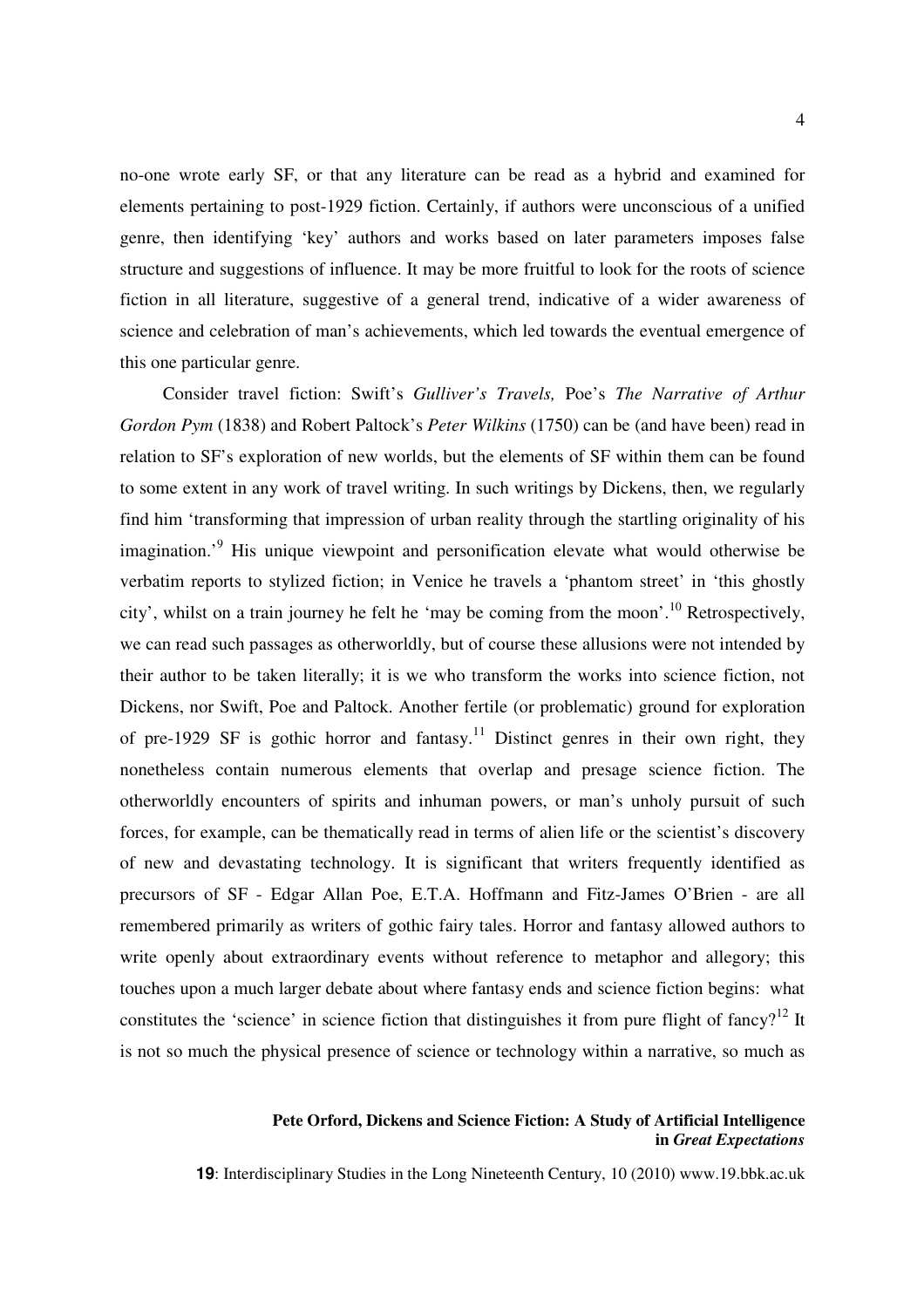the *awareness* of science and technology which pushes early tales of the fantastic closer to the genre of science fiction as we know it today (Roger Luckhurst calls SF 'a literature of technologically saturated societies<sup> $13$ </sup>). Dickens's bizarre reference to 'a Megalosaurus, forty feet long or so, waddling like an elephantine lizard up Holborn Hill' in the opening passage of *Bleak House* highlights the factor of popular science, with contemporary theories forming a common reference in everyday conversation.<sup>14</sup> Of course, we now know that Megalosaurus had a completely different form from the elephantine lizard that Dickens and his contemporaries saw at the Great Exhibition, which serves to highlight the common danger of SF, namely that scientific theories are continually developed and revised so that the science of the past becomes the fantasy of today. When plausible explanations can become implausible in the wake of subsequent scientific discoveries, it is not so much the validity of an explanation, but the act itself of trying to rationally explain the inexplicable that can ground the fantastic into the realm of science fiction.<sup>15</sup>

For example, in O'Brien's *What Was It?* (1859), in which a boarding house is host to an invisible creature, there is no scientific description of the creature's origin (i.e. scientific experiment gone wrong, new species discovered, etc), yet once the protagonist catches the creature, his actions are entirely scientific: he binds the creature, and tries to examine it, inviting various scientists to come and do so as well.<sup>16</sup> The realm of fantasy is thus subjected to the conditions of science fiction: an irrational event is dealt with rationally. It is comparable with Scrooge's rationalization of the ghosts in *A Christmas Carol* (1843). Scrooge initially disbelieves in Marley's ghost, without 'evidence' of his 'reality, beyond that of [his] own senses', insisting that Marley is merely the product of indigestion, with 'more of gravy than of grave about' him.<sup>17</sup> Deborah Thomas notes that 'Scrooge struggles to maintain his factual surroundings' and while his rationalization is less developed than that in O'Brien's story, nonetheless it is retained in the character's attempt to reconcile unusual events within the framework of a normal existence; in Hollington's words, to 'infiltrate them into the everyday'.<sup>18</sup> Scrooge's reaction addresses the issue of how such things may be possible, which is not the concern of pure fantasy; it places the extraordinary in the realm of the ordinary, which resonates with science fiction.

### **Pete Orford, Dickens and Science Fiction: A Study of Artificial Intelligence in** *Great Expectations*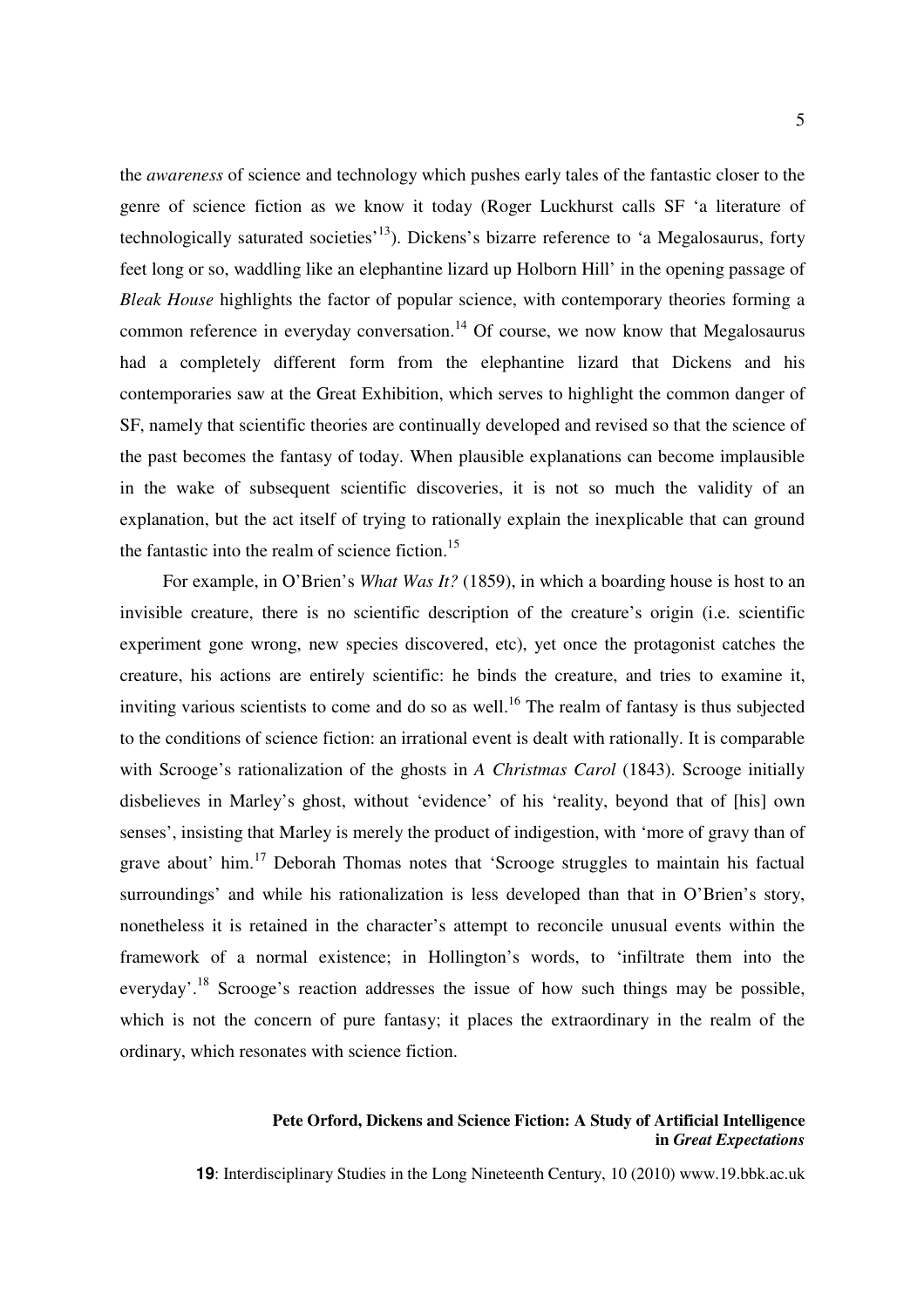Dickens's rationalizations are complemented by Luckhurst's 'technologically saturated society'; industrialism was a key influence on Dickens's writings. Whereas Shelley's futuristic novel *The Last Man* (1826), despite its twenty-first century setting, has no major discussion of technological advances, Dickens's accounts of the nineteenth century factor in the mechanisation of the world.<sup>19</sup> Sanders suggests that Dickens 'seems generally to have remained less enthused by landscape then he was by townscape.<sup>20</sup> Dickens's fascination with industry and its effects upon society are unsurprising given the context of the nineteenth century; he was living between two eras, the pre-and post-railway landscape, where the past and future were clearly divided by the onset of widespread technology and industry and the rapid change in forms of transport in particular was 'a distinct demarcation between childhood and maturity, between then and now'.<sup>21</sup> Consequently Dickens's description of the heavily industrialized Coketown in *Hard Times* (1854) as a place of 'smoke and ashes', with 'serpents of smoke', a 'black canal' and 'several large streets all like one another' presents a dystopian view of a mechanized landscape familiar in SF cityscapes.<sup>22</sup>

Ultimately Dickens was not only writing of the fantastic, but seeking to represent how the ordinary world could offer the same sense of wonder found within the imaginative sphere. Harry Stone notes how the inexplicable was consistently framed within the everyday in Dickens's writings:

Dickens was not content to convey his vision of life through phantoms and goblins. He did not wish to confine his art to ghostly allegories and whimsical masques. He wanted to present life in its density, its solid reality, but at the same time convey its shimmering strangeness and wonder. $^{23}$ 

Dickens frequently blended the extraordinary with the ordinary (and vice versa); this, alongside his inclusion of unusual phenomena within his books consequently affords regular opportunities for retrospective SF readings. Both *A Christmas Carol* and *The Chimes* (1844) depict the central character travelling through time, and making decisions to change the present based upon their knowledge of the future.<sup>24</sup> *A Tale of Two Cities* (1859) explores the doppelganger: the portrayal of Sidney Carton and Charles Darnay 'so like each other in feature, so unlike each other in manner<sup>'. 25</sup> Their mutual revulsion and unease, and the fatalistic consequences of their inability to coexist, has similarities to Hoffmann's *The* 

### **Pete Orford, Dickens and Science Fiction: A Study of Artificial Intelligence in** *Great Expectations*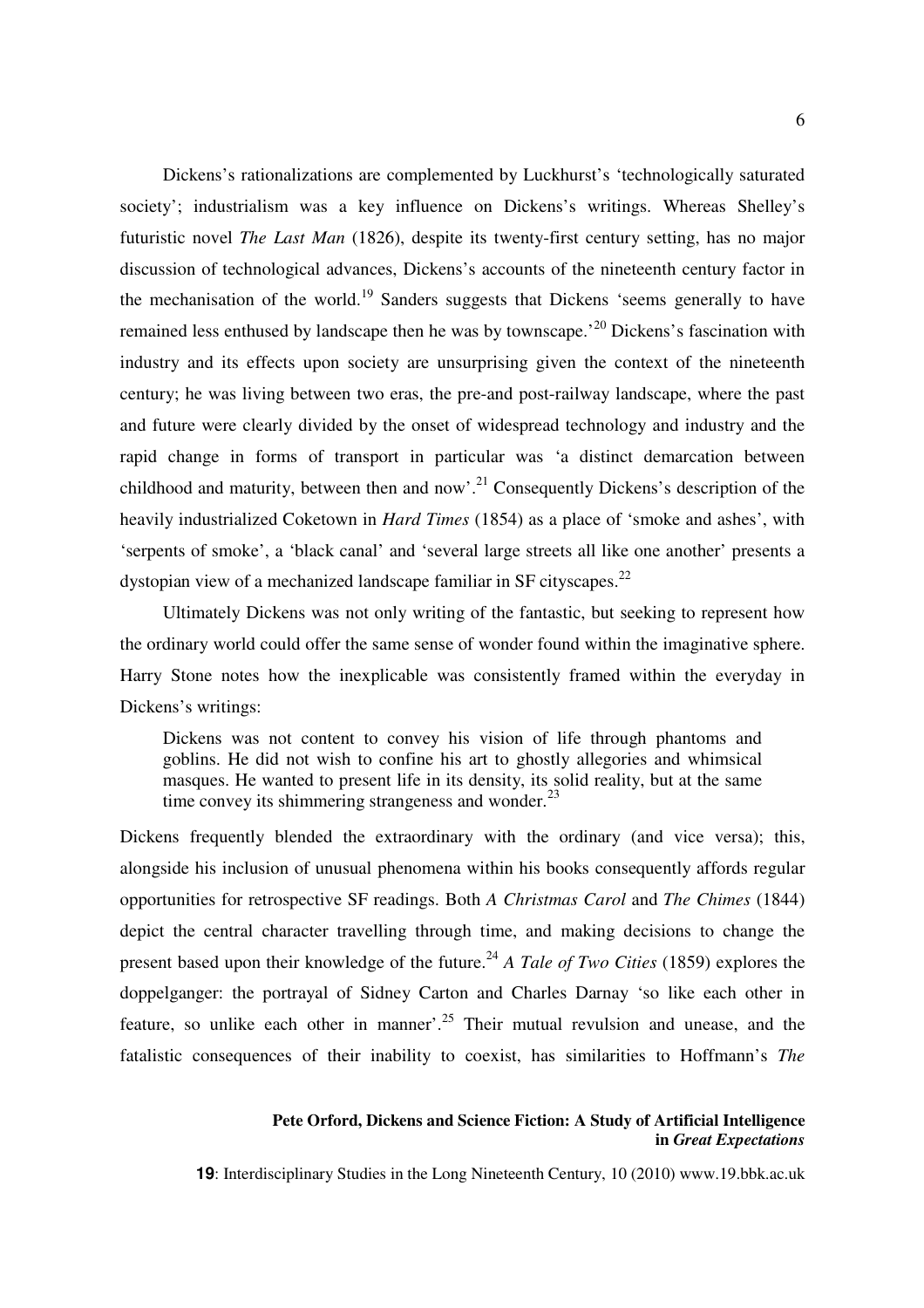*Doppelganger* (1822), Poe's *William Wilson* (1839), Dostoevsky's *The Double* (1845) and of course Robert Louis Stevenson's *Dr Jekyll and Mr Hyde* (1886).

His work may not contain as much ground for SF readings as that of Verne or Shelley, but that does not preclude him from consideration; rather it challenges us to drop the idea of a group of distinct examples of early science fiction, and instead to address all pre-1929 fiction for varying levels of relevance to a later genre. In the wake of the Enlightenment and the Industrial Revolution, widespread celebrations of man's ingenuity and corresponding cautions against his arrogance, introduced the requisite ideas for science fiction to form. Dickens was writing in the same century as Mary Shelley, Edgar Allan Poe, E.T.A Hoffmann, Fitz-James O'Brien, Edward Bulwer-Lytton, Samuel Butler, Edward Bellamy and William Morris; all of whom have been identified as heavyweights in the reign of proto-science fiction, their works repeatedly drawn upon retrospectively as examples of the genre before the genre was known. But these names do not provide the complete picture of the development of science fiction; as Edward James suggests, in mapping out the early cartography of the genre, these names are just the peaks that are easy to spot, 'but no historian of the genre has examined what sustains them, how they are linked, and whether the landscape between them is made up of deep, separating valleys, or a mass of connecting hills. The science fiction landscape of the nineteenth century is only gradually being revealed.<sup> $26$ </sup> To understand science fiction's origins, or to truly identify our retrospective reading of SF's predecessors, we need to look beyond the conspicuous examples to see what was happening in other literature of the period: to consider either how SF developed across an entire culture to varying degrees, or else expose the futility of pinpointing particular examples of the genre before it was consciously known. It is now time to see how Dickens's works contribute to the landscape between the peaks, and, in turn, to see how a consideration of a science fiction theme can afford a new reading of his works.

### **Pete Orford, Dickens and Science Fiction: A Study of Artificial Intelligence in** *Great Expectations*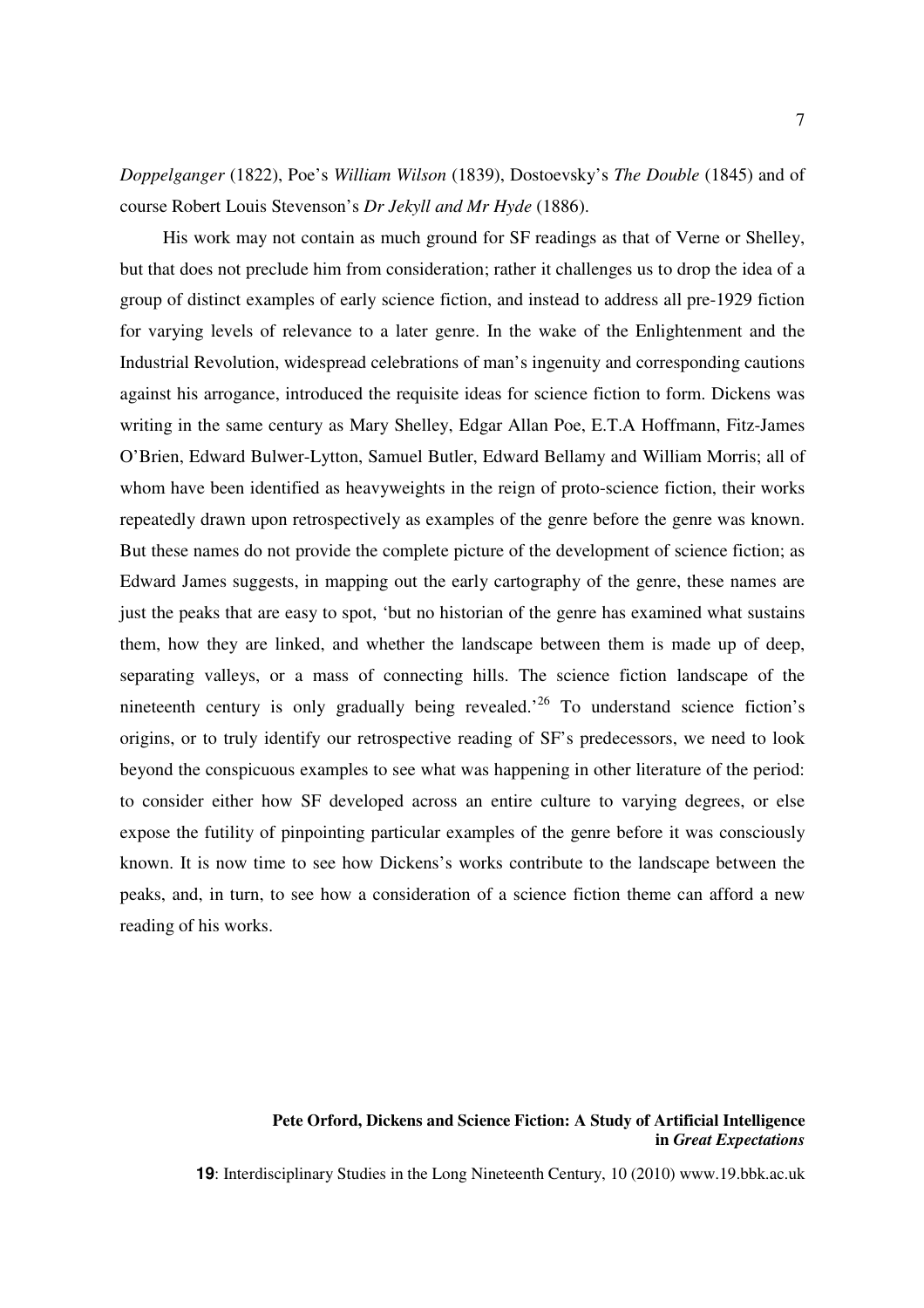# **Concerning Robots and Automatons**

II

If 'nineteenth-century science fiction' is an anachronism, then 'nineteenth-century robot' is no lesser one. Though predating SF, the term robot was still not coined until 1921, when it was used in Karel Čapek's play *Rossum's Universal Robots.*<sup>27</sup> The play covers many of the generic features found in later robot fiction: the robots are mass-manufactured to serve humanity, yet ultimately revolt and usurp humans; the moral of the story is as much about man's arrogance and the rights of the robots as it is about the menace of other life. Čapek's use of the robot, like so many that followed him, was as an allegory for class distinctions in contemporary society: humanity's use of the robot corresponds to the upper class treatment of the worker; frequently, then, we find robot fiction dealing with similar issues of social position and the conflict between internal merit and perceived status that are explored at length in *Great Expectations*. But there is a disparity between the locations of robot fiction and its predecessors. The term 'robot' is taken from the Czech verb meaning 'to work', so that to be a robot is literally to be a worker, but pre-twentieth-century fictions of artificial life do not specifically address the worker, nor are they based in the industrial sector. The reason for this is that there was a far more prominent example of artificial life, namely the automaton, and consequently it is this that offers the relevant model for predecessors of robot fiction, including *Great Expectations.*

The title of automata encompasses a wide assortment of clockwork models, intricate machines or elaborate hoaxes that all purported to simulate human life; these mechanical mimicries of flesh and blood were a popular form of entertainment in eighteenth and nineteenth century society. Therefore, while an automaton is certainly a predecessor of the robot, the fundamental divide between the two is this: a robot is a worker, an automaton is an end in itself with no function other than to incite wonder; its place is not in the factory, but in society.

The other key element to note about the automaton is the resulting celebration of the inventor. Enlightenment culture allowed for the idea of artificial life to be distinguished from

### **Pete Orford, Dickens and Science Fiction: A Study of Artificial Intelligence in** *Great Expectations*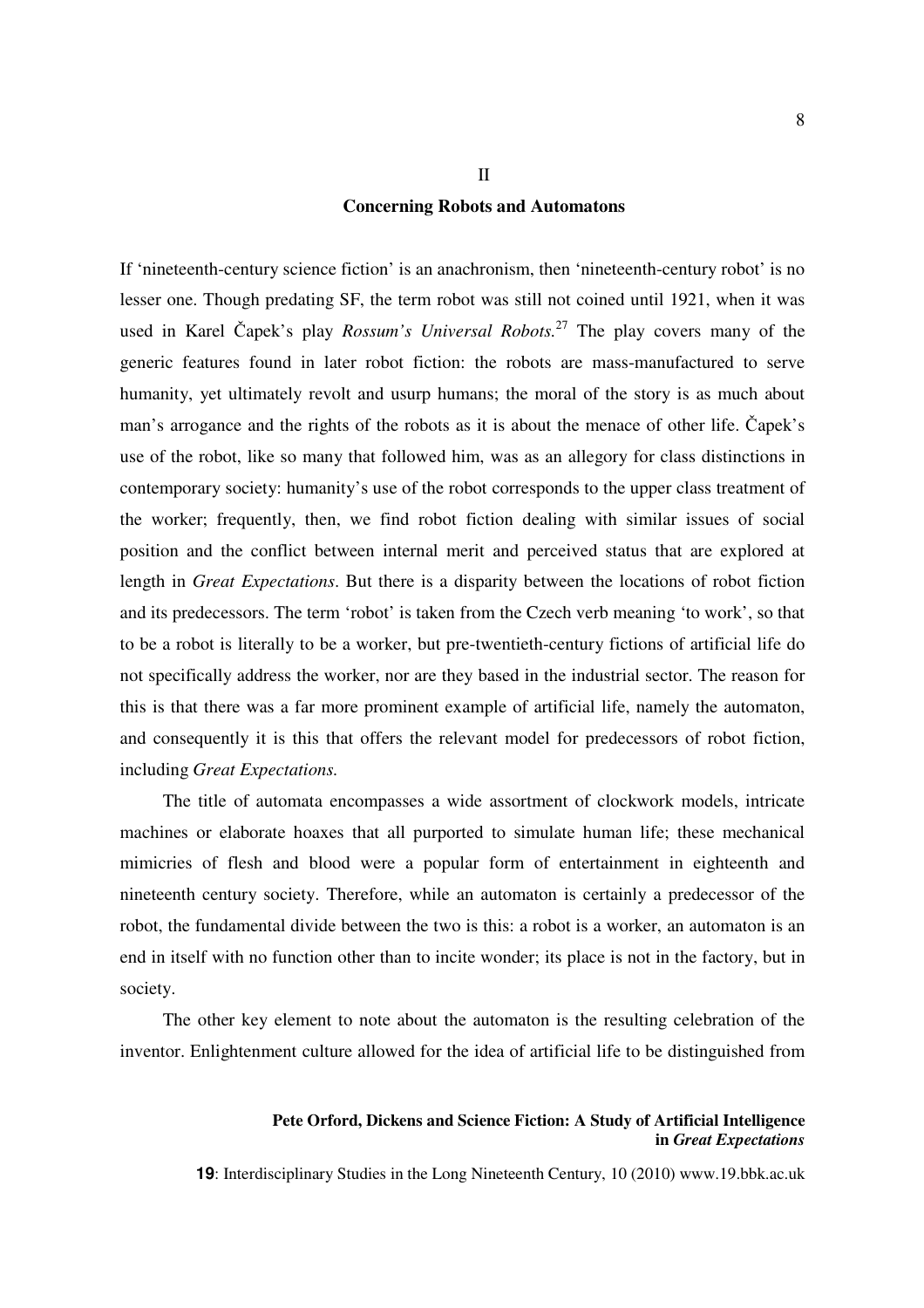witchcraft and devilry (such as Friar Bacon's brazen head) and instead be perceived as a feat of engineering and demonstration of the inventor's genius.<sup>28</sup> Jacques de Vaucanson's lifesized flute-player of 1738, and his duck of 1739 that quacked, drank, ate and defecated, demonstrate the range of the automaton from the sublime to the surreal: it was the mechanics themselves that generated interest rather than the usefulness of either object. When Wolfgang von Kempelen showed his chess-playing Turk, a key part of each show was Kempelen's opening up of the automaton to show the mechanism inside while audiences tried to deduce how the feat of a chess-playing machine was accomplished; the exposure of its inner workings was an integral part of its appeal.<sup>29</sup>

Whilst Vaucanson's and Kempelen's automatons were showcased among the higher end of society (Benjamin Franklin was among the celebrities to match wits with the Turk, and Hoffmann called it '*de rigueur* to see him'), a larger array of simpler automatons produced similar responses from a wider audience at sideshows and exhibitions.<sup>30</sup> Indeed, any clockwork figure, puppet, doll or waxwork constitutes an automaton; any instance where art imitates, or simulates, life. Consequently the notions of the automaton and of artificially constructed beings were familiar across all levels of society, including Dickens's milieu.<sup>31</sup> Little Nell's travels across the countryside, for instance, provides meetings with two forms of automata, the puppet and the waxwork, that suggests the range of meanings of automata from the comedic to the purportedly educational. $32$ 

Of more interest to the current study is Dickens's reference in *Our Mutual Friend* to 'a well conducted automaton' who plays music at Georgina Podsnap's birthday party, primarily because the term is used to refer to a human; Katherine Inglis notes how in this instance, automata are used as 'models for human degradation', the use of the term 'automaton' here not being used to suggest that the inanimate form is achieving the qualities of the animate, but instead reversing the process and downgrading the animate to inanimate, the human to an object of insignificance.<sup>33</sup> In Dickens's works the automaton becomes an allegorical device. This questioning of man's anatomy in the knowledge of machinery dates back to Julien Offray de La Mettrie's highly controversial work *Man A Machine* written in 1748, in which the author likens the human to 'a self-winding machine', albeit 'a machine so complicated

### **Pete Orford, Dickens and Science Fiction: A Study of Artificial Intelligence in** *Great Expectations*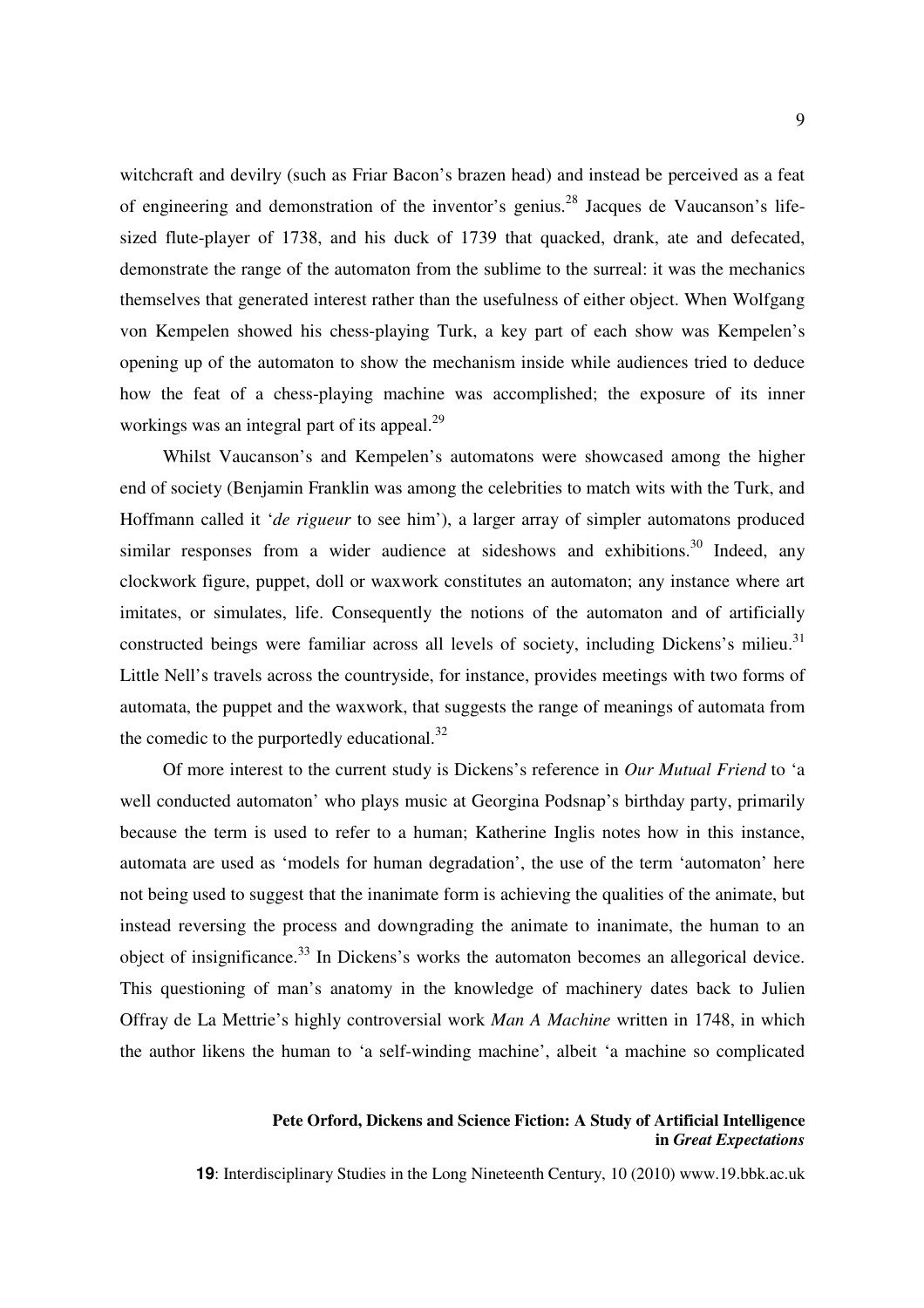that it is impossible at first to form a clear idea of it, and, consequently, to describe it'.<sup>34</sup> La Mettrie's description of the human frame is focused purely on the tangible, dismissing the spiritual altogether, and is an approach more symptomatic of a clockmaker examining the many cogs and springs of a watch than it is of a philosopher extolling the wonders of humanity. The root of La Mettrie's work is a focus on functionality, and it touches upon the same fears voiced by critics of the widespread industrialisation of the nineteenth century; even those championing the rise of technology, such as Andrew Ure, still recognized how factory workers were effectively becoming cogs in a machine 'composed of various mechanical and intellectual organs […] being subordinated to a self-regulated moving force.'<sup>35</sup> Dickens himself famously criticized the mechanization of humanity in *Hard Times*; fancy had no place in a town like Coketown, 'inhabited by people like one another, who all went in and out at the same hours, with the same sound upon the same pavements, to do the same work, and to whom every day was the same as yesterday and to-morrow, and every year the counterpart of the last and the next.<sup>36</sup>

Dickens, like La Mettrie, uses machines to comment upon humanity (or lack of it). In their analysis of prosthetics in Dickens's writing, and his fascination with anthropomorphic description, Sussman and Joseph explore characters that bridge the animate-inanimate divide, positing that 'Captain Cuttle figures or prefigures the beneficent cyborg of the cyberfictional imagination', whilst also drawing attention to others such as Silas Wegg and his disembodied leg.<sup>37</sup> But in *Great Expectations* the boundary between real and artificial life is broken without the physical prompt of artificial limbs or enhancements; the mechanistic properties of characters are internalized. The model of the automaton could be used to analyse the human; as Mrs Jarley remarks to Nell, 'I won't go so far as to say, that, as it is, I've seen wax-work quite like life, but I've certainly seen some life that was exactly like wax-work.<sup>38</sup>

# III **'Cold, Cold Heart': Estella the Automaton**

To appreciate the representation of automata in *Great Expectations*, let us first consider

### **Pete Orford, Dickens and Science Fiction: A Study of Artificial Intelligence in** *Great Expectations*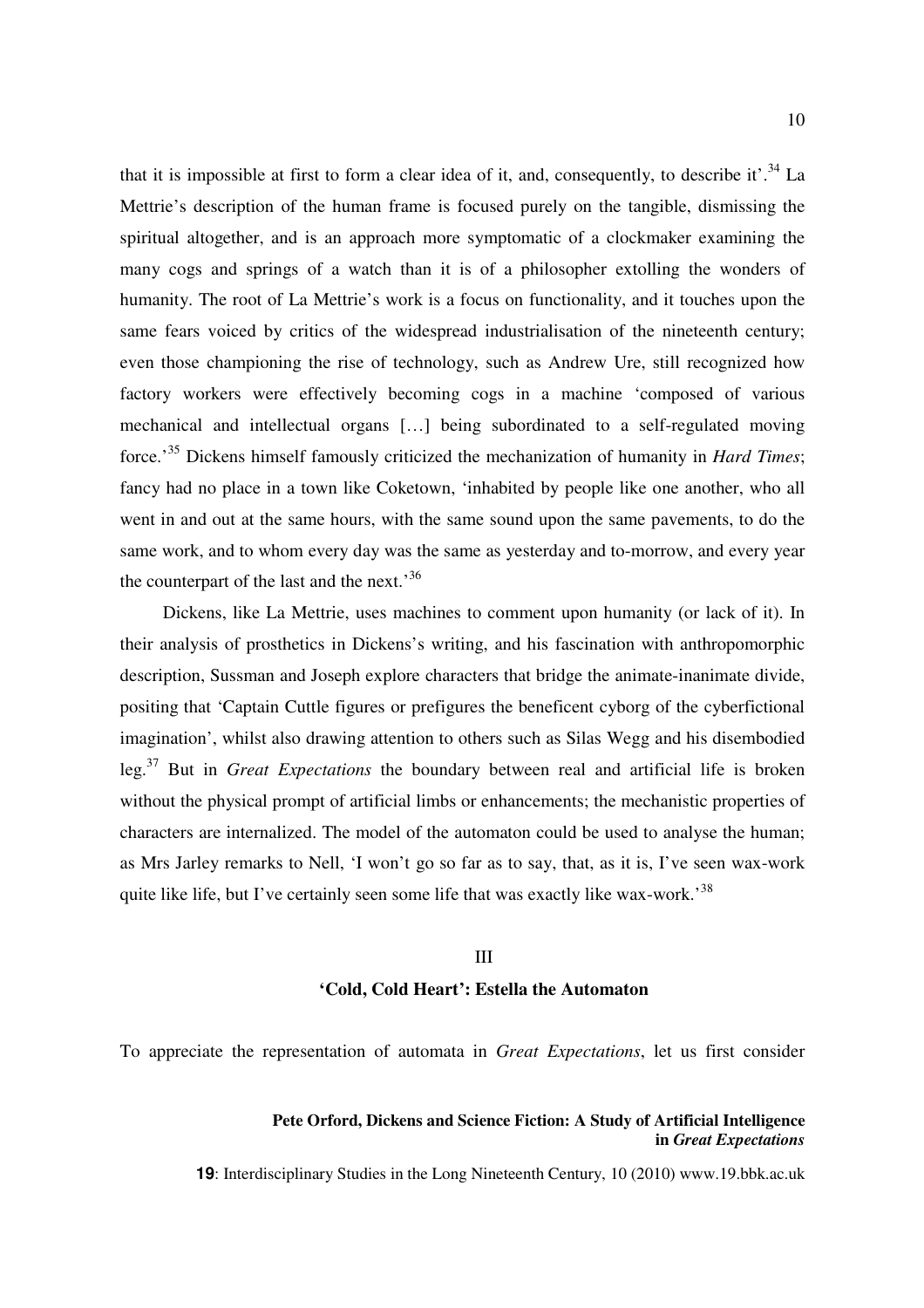another tale of the automaton, Hoffmann's *The Sandman.<sup>39</sup>* The story begins with the death of the hero Nathanael's father, and the implication of the villainous Coppelius in the crime, who subsequently disappears before justice can be served. Years pass, and Nathanael, now a student, falls in love with his mentor Spalanzani's supposed daughter, Olympia, who is cold and distant, with 'icy lips' and a 'cold hand'.<sup>40</sup> This romance forms the central premise of the story; his pursuit of her alienates him from a childhood sweetheart who, like Biddy in Dickens's story, offers a more homely yet less intoxicating romance; it also brings him into conflict with his friends who all note the unsuitability of Olympia as a lover:

She seems to us - don't take this badly, my brother - strangely stiff and soulless. Her figure is symmetrical, so is her face, that's true enough, and if her eyes were not so completely devoid of life - the power of vision, I mean - she might be considered beautiful. Her step is particularly measured: all of her movements seem to stem from some kind of clockwork.<sup>41</sup>

These last words prove tragically insightful, for the strange girl is revealed to be indeed a clockwork automaton, made by the joint efforts of Spalanzani and Coppelius, who has returned under the pseudonym of Coppola. Nathanael discovers Olympia's lifeless body just as her bickering inventors leave her in pieces, her eyes vacant to emphasize her artificiality. Haunted by the horror of what he has experienced, Nathanael ultimately commits suicide.

There are four elements of Hoffmann's story that are relevant to *Great Expectations*: the unfulfilled love of the hero, the coolness and detachment of the heroine, the (im)morality of her inventors, and the location of the narrative within society. This last point is a direct indicator that the model for Olympia is the automaton, not the robot; it also explains how this mechanical creature can exist in society without causing a response of sensationalism or fear, but rather invoking quiet disapproval of the 'inexcusable deceit to have smuggled a wooden doll into proper tea circles [...] and to have palmed it off as human.<sup>42</sup> It is not a tale of a usurping race, but of a created being operating outside of its social class.

The emotionless Olympia who casts a spell over the hero is clearly comparable to Estella and her hold over Pip. Nathanael first sees Olympia prior to her debut in society, 'locked up so that no-one can come near her' by Spalanzani within his house, just as Pip meets Estella contained within Satis House during her formative years, before she too goes

### **Pete Orford, Dickens and Science Fiction: A Study of Artificial Intelligence in** *Great Expectations*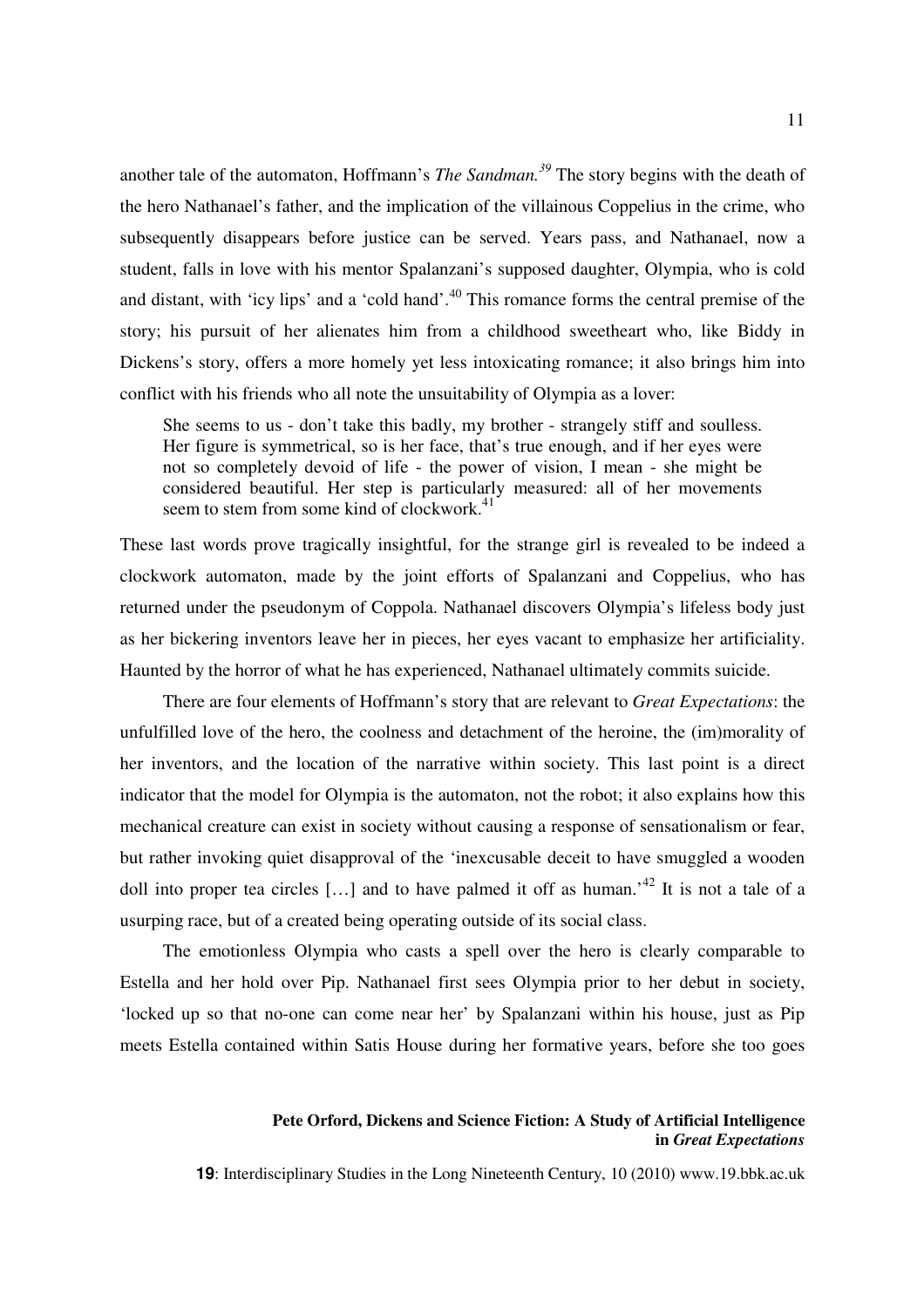out into the world to learn the ways of society.<sup>43</sup> Like the automaton, Estella is frequently referred to as distinct from others, 'like a statue' (239), with a 'cold, cold heart' (271). The limitations of Pip's knowledge as narrator prevent an omniscient understanding of Estella's education and the impact on her - Barbara Hardy suggests that Estella's true character is 'to be inferred, not straight-forwardly and clearly read' - yet on those occasions when she does speak frankly to Pip, it seems to only confirm her inhumanity, revealing not her inner soul so much as an internal mechanism: <sup>44</sup>

You must know [...] that I have no heart [...] Oh! I have a heart to be stabbed in or shot in, I have no doubt, […] and, of course, if it ceased to beat I should cease to be. But you know what I mean. I have no softness there, - sympathy - sentiment  $-$  nonsense. (211)

It seems, […] that there are sentiments, fancies - I don't know how to call them which I am not able to comprehend. When you say you love me, I know what you mean, as a form of words but nothing more. You address nothing in my breast, you touch nothing there. (321-322).

Love is only a word for Estella; it is reminiscent of La Mettrie's claim that, if we are machines, then 'Soul is, therefore, only an empty word to which no idea corresponds.<sup>45</sup> Estella's responses to the world around her are exclusively logical: she hears the words Pips says, but cannot respond to them emotionally. The unrequited love of Pip and Nathanael for a being unable to respond can trace its roots back to Pygmalion, whose statue is 'at once a perfect woman, too good to be true, and also less than a woman, not even real.<sup>46</sup> Dickens had touched upon the myth before; in *Master Humphrey's Clock*, Sam Weller tells the tale of a hairdresser enamoured with a mannequin, who vows only to wed the girl who looks exactly like the dummy, which various female admirers interpret as being 'wery sinful and that he was wurshippin' a idle'.<sup>47</sup> Yet no sooner does he meet such a girl than she in turn falls in love with a male mannequin and makes the same vow he had before: the hairdresser perceives 'the hand of fate'.<sup>48</sup> The love for the mannequin is defined as unnatural and justly punishable, yet its root is precisely in the unattainability of the object. Is the allure therefore, precisely because the subject is so different? For Pip, Estella seems from another world; he places her upon a pedestal and worships her initially without hope of reciprocation: he 'would have gone through a great deal to kiss her cheek' but recognizes that to her a kiss 'was worth nothing'

### **Pete Orford, Dickens and Science Fiction: A Study of Artificial Intelligence in** *Great Expectations*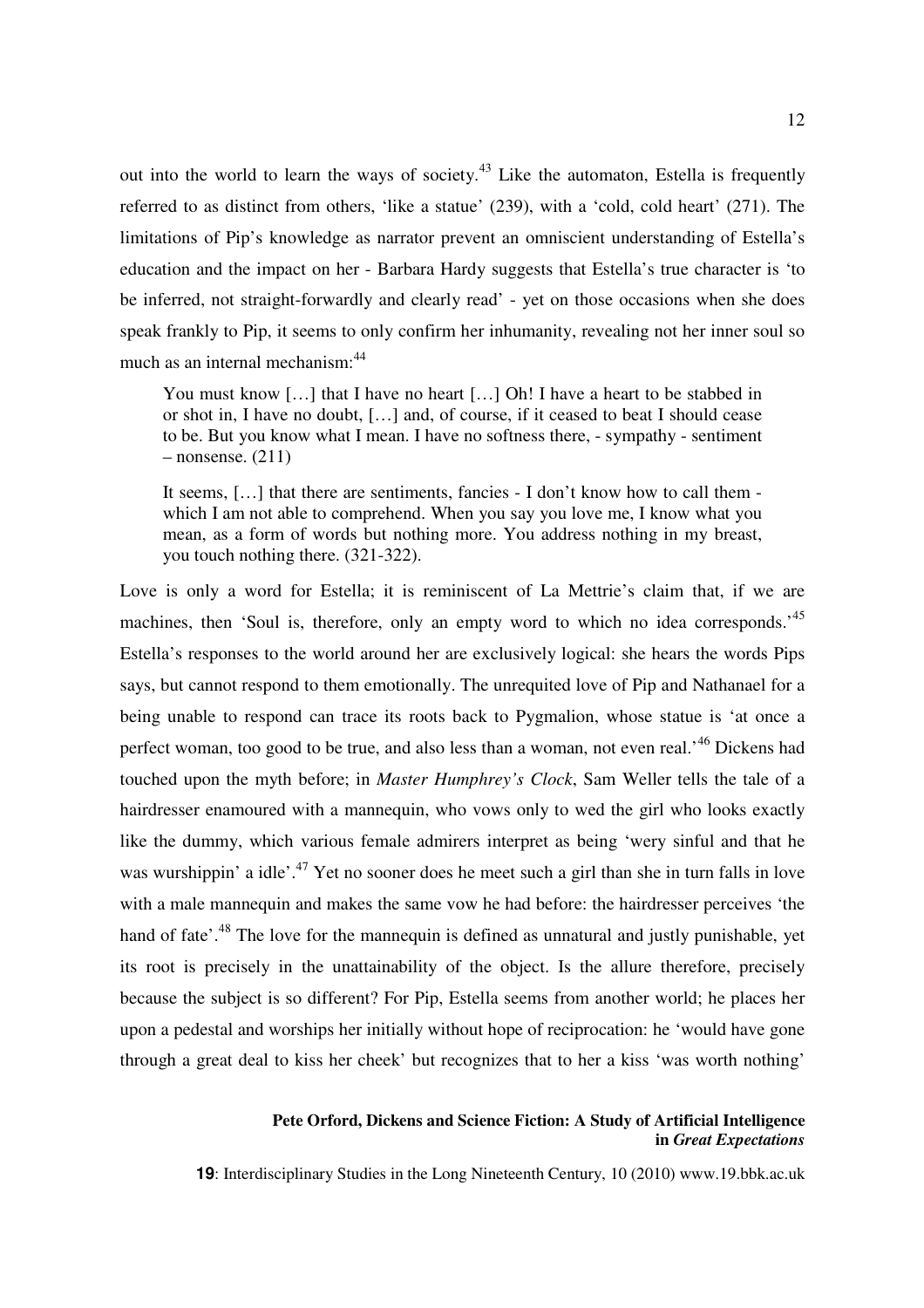(81). The relationship places her in the context of the mannequin, or Pygmalion's statue; a perfect model in appearances but lacking the necessary warmth within.

# IV **Setting Expectations: The Inventor**

Estella's description and actions mimic the automaton, but what truly confirms her as such, rather than emotionally troubled, is her relationship with Miss Havisham; her role as 'the cold instrument of Miss Havisham's revenge' identifies her as a puppet obeying the instructions of its master.<sup>49</sup> The presence of an evil genius dictating her decisions compounds Estella's emotional restrictions with the reduction of her own autonomy. It is significant that Dickens provides a human creator here as the cause for Estella's condition: elsewhere, in *The Haunted Man*, the protagonist becomes detached through supernatural means, while characters such as Scrooge or Dombey are each responsible for their own isolation, but here Estella's emotionless character is forged purely by Miss Havisham, the inventor figure who shapes and moulds this girl into an automaton, a shell with the appearance only of being human. Pip's experiences from the forge find an unexpected unity with the mindset of Miss Havisham; Joe's song about Old Clem, 'that imitated the measure of beating upon iron', when rendered by Pip is said to 'catch her fancy' (84), and they sing the song regularly in the house. The tune used by Joe while he manipulates metal is also used by Miss Havisham while she is forging her own creation. Her tools are not mechanical apparatus but social engineering: Jeremy Tambling suggests that in the book '[i]dentities become a matter of social control and naming', noting in particular that Estella's constitution is altered from its original status 'by the identity she receives from Miss Havisham's hands'.<sup>50</sup> Everything cold and inhuman about Estella is the direct result of Miss Havisham's crazed intentions to turn her into an object of desire (specifically, an object to be desired, rather than one that feels desire):

Hear me Pip! I adopted her to be loved. I bred her, and educated her, to be loved. I developed her into what she is, that she might be loved. Love her! (213)

The science fiction element of the inventor is emphasized by the gothic presentation of Miss

### **Pete Orford, Dickens and Science Fiction: A Study of Artificial Intelligence in** *Great Expectations*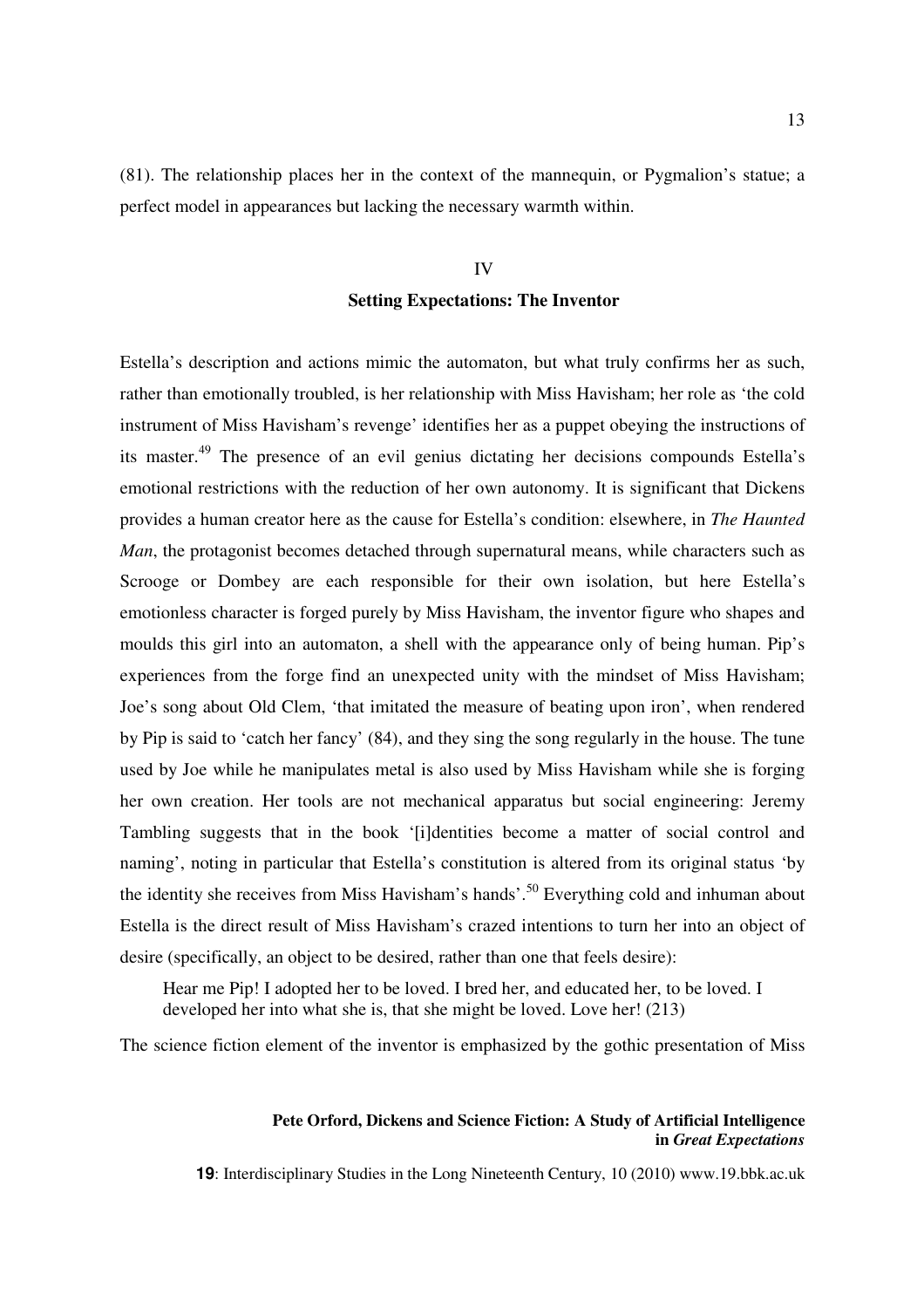Havisham; Brian Aldiss summarizes that science fiction is 'characteristically cast in the gothic or post-gothic mode'.<sup>51</sup> As discussed earlier, gothic fiction is often interpreted retrospectively as early science fiction. Fred Botting justifies the link between the genre by suggesting that they both 'share a fascination with the ruination of the species and the monstrous dissolution of the imaginary integrity of the human body', and it is precisely such degradation of the human form that is not only performed by Miss Havisham on her young ward, but furthermore exhibited in her own decayed state; Dickens's descriptions of her are both horrific and indicative of the body's collapse.<sup>52</sup> Whether Miss Havisham be a 'ghastly waxwork' or 'skeleton in the ashes of a rich dress' (49), the character has a supernatural element, and is frequently referred to by critics either as a witch or witchlike.<sup>53</sup>

Dickens describes Miss Havisham's surroundings at Satis House in such a way that resonates with the stereotypical creepy castle in the middle of the forest, where horror story protagonists foolishly seek shelter from the storm:<sup>54</sup>

A fire had been lately kindled in the damp, old-fashioned grate, and it was more disposed to go out than to burn up, and the reluctant smoke which hung in the room seemed colder than the clearer air - like our own marsh mist. Certain wintry branches of candles on the high chimney-piece faintly lighted the chamber: or, it would be more expressive to say, faintly troubled its darkness. It was spacious, and I daresay had once been handsome, but every discernible thing in it was covered with dust and mould, and dropping to pieces. The most prominent object was a long table with a tablecloth spread on it, as if a feast had been in preparation when the house and the clock all stopped together. An epergne or centre-piece of some kind was in the middle of this cloth: it was so heavily overhung with cobwebs that its form was quite indistinguishable; and, as I looked along the yellow expanse out of which I remember its seeming to grow, like a black fungus, I saw speckle-legged spiders with blotchy bodies running home to it, and running out from it, as if some circumstance of the greatest public importance had just transpired in the spider community.

I heard the mice too, rattling behind the panels, as if the same occurrence were important to their interests. But the black beetles took no notice of the agitation, and groped about the hearth in a ponderous, elderly way, as if they were short-sighted and hard of hearing, and not on terms with one another.

These crawling things had fascinated my attention, and I was watching them from a distance, when Miss Havisham laid a hand upon my shoulder. In her other hand she had a crutch-headed stick on which she leaned, and she looked like the

### **Pete Orford, Dickens and Science Fiction: A Study of Artificial Intelligence in** *Great Expectations*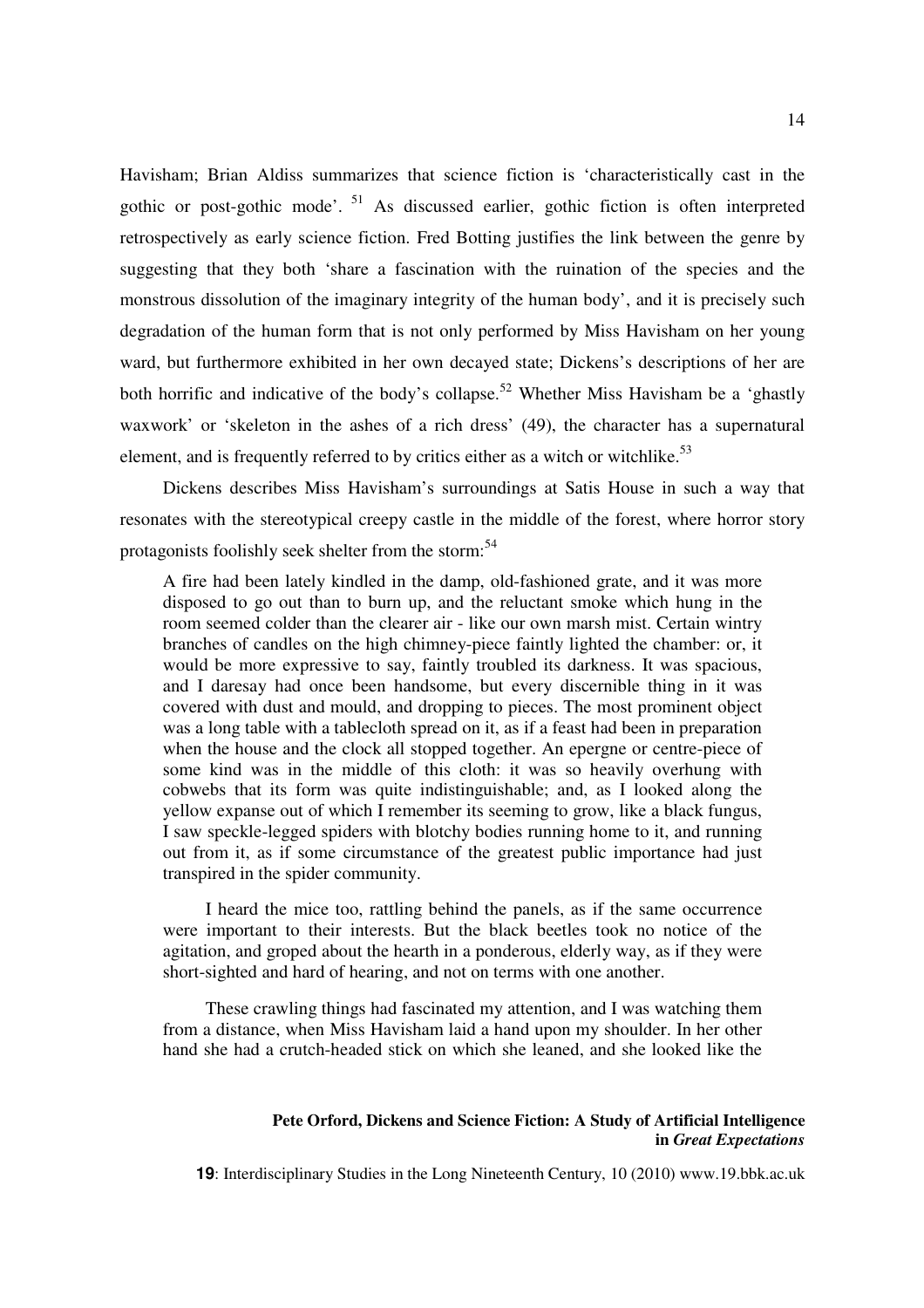#### Witch of the place (72-74).

Little wonder that Margaret Oliphant denounced Dickens's depiction of Miss Havisham as 'fancy run mad'.<sup>55</sup> Miss Havisham's repulsive appearance corresponds to 'the most hideous figure' of Hoffmann's Coppelius, whose 'whole appearance was loathsome and repulsive' and inspired 'disgust and abhorrence' in those watching him; such overt gothic tones objected to by Mrs Oliphant were exhibited in real-life inventors too.<sup>56</sup>

Luigi Galvani's various experiments of electricity on frog corpses in the 1790s, as popularized through his nephew Giovani Aldini's tour of Europe, connected the creation of life with reanimation, especially when Aldini then conducted the same experiment on a prisoner's severed head at Newgate prison.<sup>57</sup> Such work on corpses and the resulting industry of resurrectionists confirmed the inherently grotesque aspect of creating life artificially, even when the work was completely devoid of such horror. Steven Connor notes the 'tawdry Gothic trappings' with which Hollingshead spoke of Faber's talking machine Euphonia, which the inventor would exhibit without pomp or dazzle, creating instead a melancholy scene. Faber himself was described by Hollingshead as 'a sad-faced man […] not too clean, and his hair and beard sadly wanted the attention of a barber.<sup>58</sup> Whilst the automaton was a wonder of science, the inventor was closer to an outcast, a shadowy figure playing second fiddle to his own creation. Arthur C. Clarke said that 'any sufficiently advanced technology is indistinguishable from magic', and Wood notes of the early shows how 'mixed in with the magic and the marvel was a fear': inventors were not only confused with magicians but also heretics.<sup>59</sup> Hoffmann spoke of the Turk having 'a fearful, unknown power' at its root: La Mettrie's writings were condemned by the church, and when Jacquet-Droiz took his automaton on tour in Spain, both he and his machine were imprisoned by the Inquisition: the inventor, real or fictional, invoked superstition of engaging dark forces when entering new territories of knowledge and invention.<sup>60</sup>

Unsurprisingly then, given these prejudices, there is a consistent association in fiction between the creation of artificial life and divine punishment; Victor Frankenstein has been repeatedly hailed as 'an archetype in his own right', yet Mary Shelley herself implicated a far older prototype in the novel's full title of *Frankenstein, or The Modern Prometheus.*<sup>61</sup> Brian

### **Pete Orford, Dickens and Science Fiction: A Study of Artificial Intelligence in** *Great Expectations*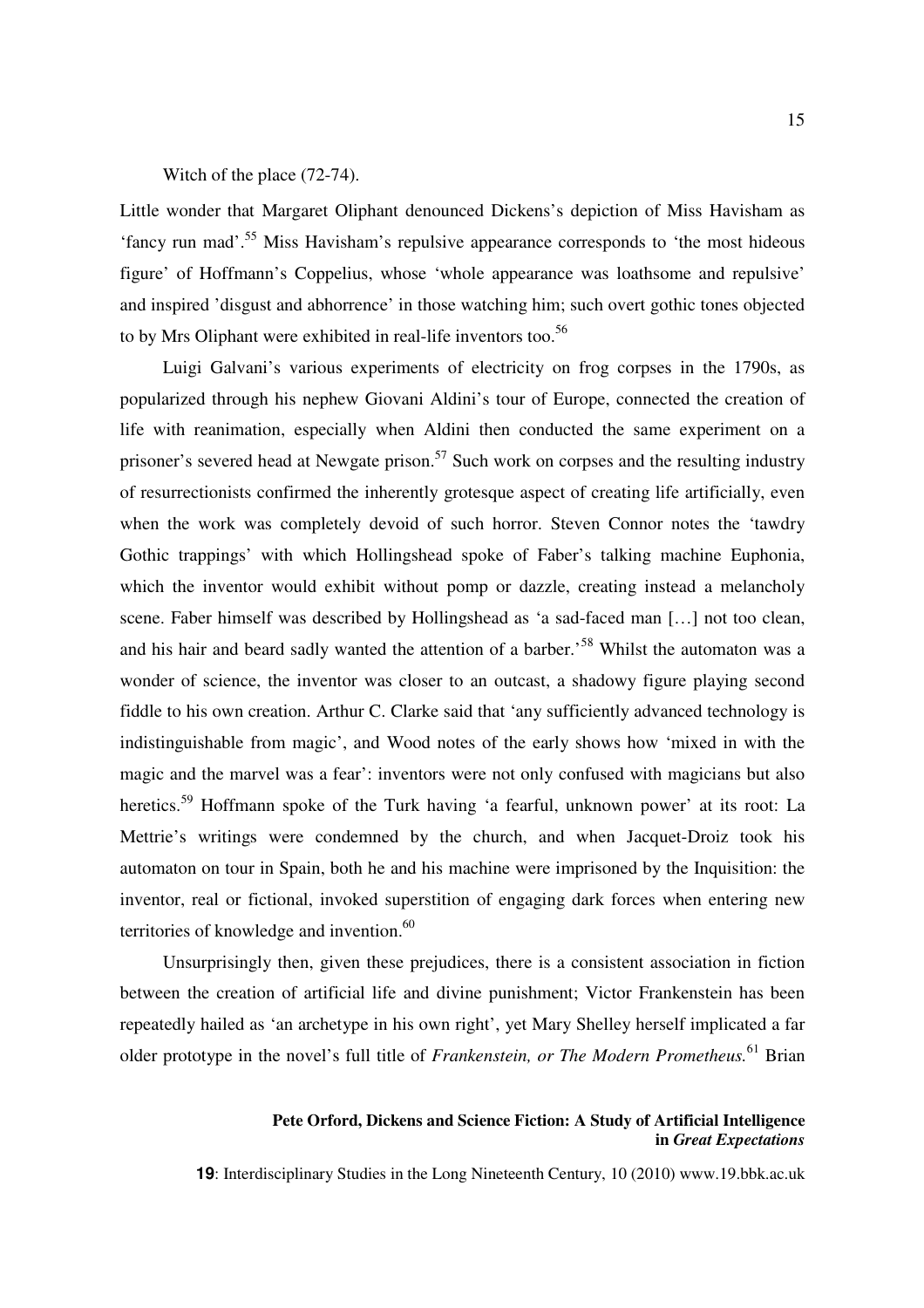Stableford notes Percy Shelley's 'fascination with the character of Prometheus', who stole fire from the gods and put it in mortal hands; the character is mentioned also by La Mettrie and Andrew Ure as a symbolic figure for the inventor. Wood further suggests the original female automaton to be 'Pandora, the destructive "manufactured maiden" of Greek mythology, sent to Earth by Zeus as punishment for Prometheus's transgression'. $^{62}$  The archetype proposes that he who disturbs the natural law is damned in response; certainly, Prometheus's fire proves to be a literal curse upon Miss Havisham in the end. To create life is to be a god, and the inventor's action can be empowering, it also verges on blasphemy. In Čapek's play, Rossum 'wanted to become a sort of scientific substitute for god', and Stone identifies that Miss Havisham too 'has undertaken God's role; she has acted as creator and destroyer.'<sup>63</sup> Pride, even megalomania, lies at the root of the inventor's pursuit; a reviewer of the Turk called it 'the boldest idea that ever entered the brain of the mechanic' to construct 'a machine to imitate man, the master-piece of creation'.<sup>64</sup> As Connor notes, 'nothing could demonstrate the power of the inventor more than the mechanism's autonomy'.<sup>65</sup>

Yet whilst Rossum, Coppelius and Frankenstein can all, as pioneering scientists, have their motivations explained by either the furtherance of science or a thirst for glory, the motivations behind Miss Havisham's work are more emotional. Though she is certainly proud of her creation, ostensibly, the fundamental reason behind her forging of Estella into this emotionless being is revenge. This is not without precedence in predecessors of robot fiction: in Fitz-James O'Brien's *The Wondersmith* (1859), the titular character is an outcast gypsy whose child is dead, the blame of which he lays upon a Christian aristocrat. In retaliation, he creates mannequins and gives them both life and murderous intentions so that 'the children of the Christians shall die'.<sup>66</sup> His intention is misdirected revenge blown out of proportion beyond the original crime by his own pain, just as Miss Havisham intends Estella to wreak havoc upon the male population as escalated revenge for her own pain: 'to save her from misery like my own' she says, 'I stole her heart away and put ice in its place' (356).

Estella is born of Miss Havisham's misery, and this betrays a further motivation. Derek de Solla Price suggests that 'some strong innate urge toward mechanistic explanation led to the making of automata'; consequently the desire to create a new woman, one without

### **Pete Orford, Dickens and Science Fiction: A Study of Artificial Intelligence in** *Great Expectations*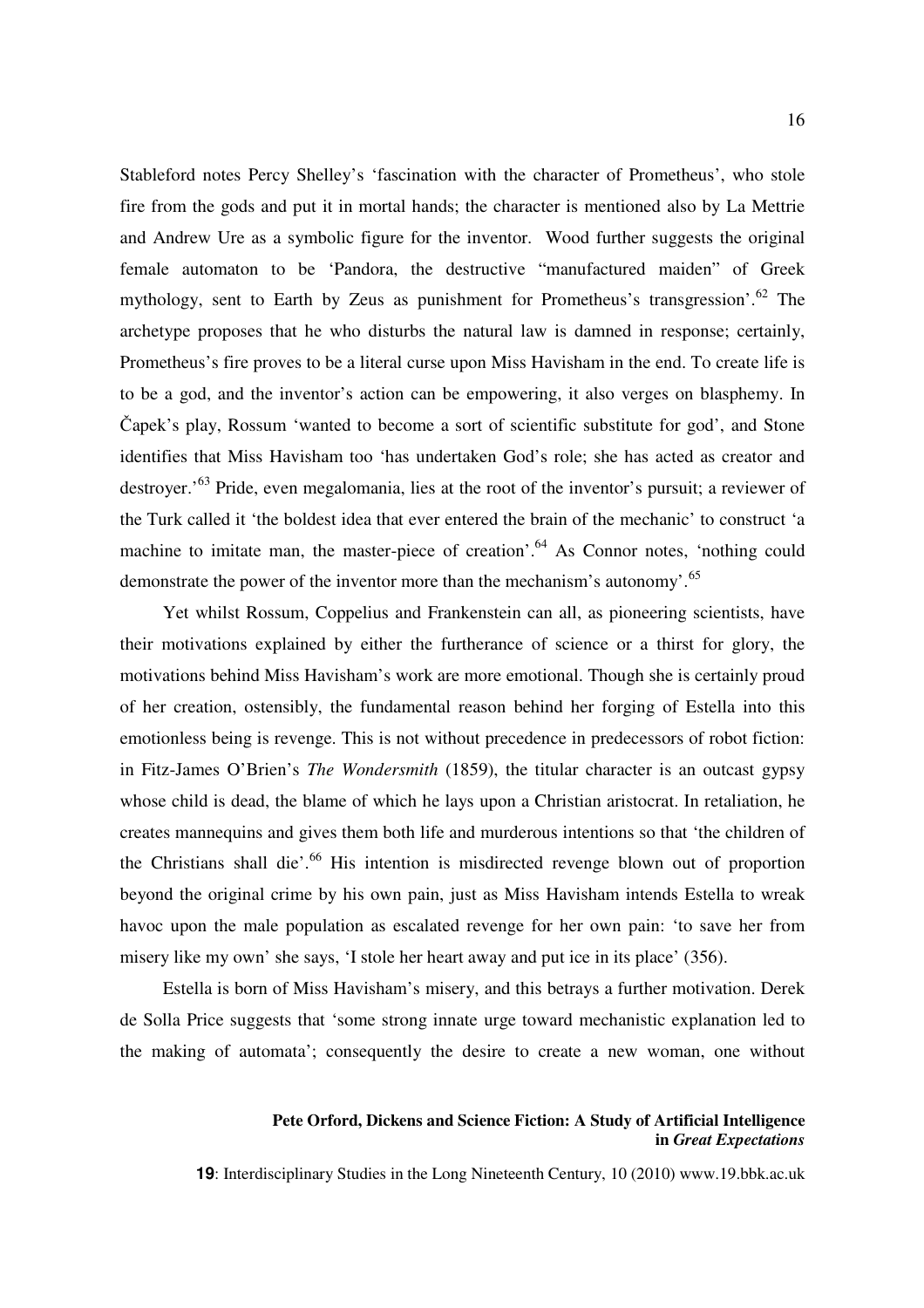feelings, speaks of Miss Havisham's own need to both understand and conquer the wounds her heart has suffered.<sup>67</sup> Her desire to comprehend her own internal workings forms the nexus of her response to the tragedy of her wedding day. Stone notes that she 'has stopped time, or so she thinks' in wearing her wedding dress, stopping the clocks, denying the outside world and trying to maintain that singular moment, to be a master of time rather than a victim; the creation of life in a form of her choosing is an equal attempt to re-establish the power relationship and redefine her position.<sup>68</sup>

But there is a yet deeper root to Miss Havisham's education and adoption of Estella; the automaton provides a surrogate child. This again is a common interpretation of the male inventor; Wood refers to it as 'no surprise' that so many inventors were men and draws attention to the psychologist's term of 'womb envy', noting that 'the automata of the Enlightenment were frequently designed in the image of children'.<sup>69</sup> For Miss Havisham to be identified with the inventor requires an acceptance of a woman having womb envy, yet given that her character is defined by that one singular moment when her marriage was taken away from her, the ensuing obsession with a surrogate child obtained through other means is less surprising. That Miss Havisham should grow to love her cold instrument of revenge is an indication that a woman still exists beneath the decayed wedding dress.

It is this unintentional emotional tie on her part that constitutes her final tragedy - it is ultimately the same that the other inventors face, when their creations exceed their expectations and turn upon them. Each inventor is blind to the monstrosity they have created until it is too late, with fatal consequences. Aldiss notes that 'the core' of Shelley's novel is 'the experiment gone wrong'; Frankenstein's 'daily fear lest the monster whom he had created should perpetrate some new wickedness' applies equally to Miss Havisham, and in each instance the creation, though initially subservient, ultimately proves dominant over the inventor.<sup>70</sup> The monster tells Frankenstein 'You are my creator, but I am your master; obey!'; Victor is subsequently plagued by the monster until their mutual death.<sup>71</sup> Likewise, the Wondersmith's plans go equally awry and the murderous mannequins turn on him instead; their success is directly due to the criteria with which he made them: 'To stab and kill was their mission, and they stabbed and killed with incredible fury<sup> $\cdot$ , 72</sup> Similarly, Miss Havisham

### **Pete Orford, Dickens and Science Fiction: A Study of Artificial Intelligence in** *Great Expectations*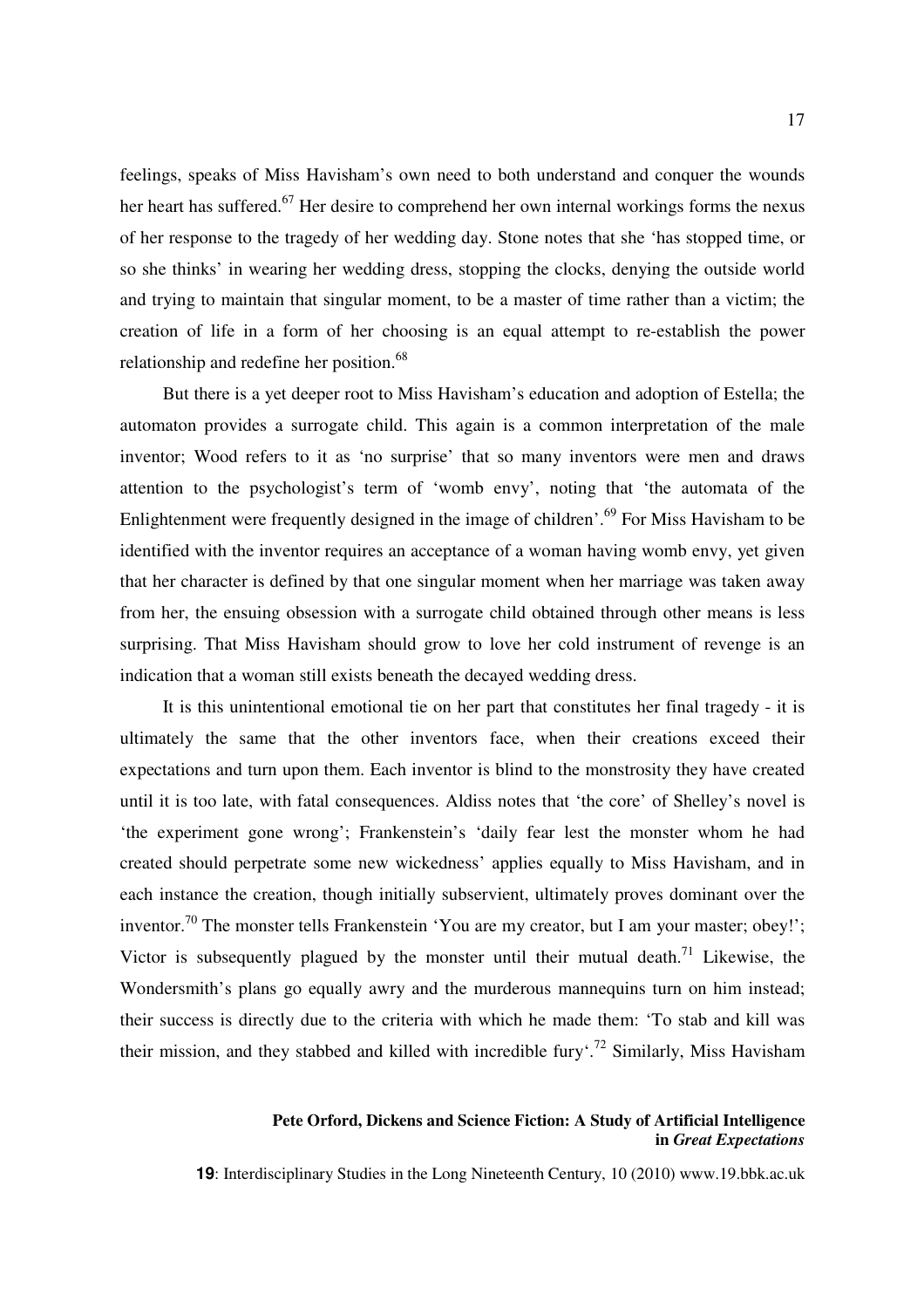creates an emotionless being to wreak havoc on those who would love her, only to develop a maternal love for Estella which is, inevitably, rejected according to Estella's programming. As Stone rather forcefully phrases it, 'When this proud witch, white-clad stealer of innocent hearts, asks heartless Estella for love, she learns at last what heartlessness is […] this blighted bride now abases herself before the cold monster that she created'.<sup>73</sup> The judgement upon Miss Havisham is the fate of the inventor. Just as the monster tells Frankenstein, 'Remember, thou hast made me more powerful than thyself […] I am thy creature', so too does Estella rebuke her creator by forcing her to take ownership of her creation:  $74$ 

You should know [...] I am what you have made me. Take all the praise, take all the blame; take all the success, take all the failure; in short take me (271).

The scene is strikingly similar to Louisa Gradgrind's reprimanding of her father in *Hard Times*. Once again, the character has been denied her natural emotions as a child and raised to be purely logical; once again, the result is an abomination that haunts the perpetrator:

How could you give me life, and take from me all the inappreciable things that raise it from the state of conscious death? Where are the graces of my soul? Where are the sentiments of my heart? What have you done, O father, what have you done, with the garden that should have bloomed once, in this great wilderness here $2^{75}$ 

In each case Dickens is stating what has hitherto been apparent to the reader - the inhumanity of each girl's treatment by their guardian - yet also in each case, at the moment of revelation, the reader's sympathies are made to lie with the person responsible. Pip notes the distinction when he observes that 'while Estella looked at me merely with incredulous wonder, the spectral figure of Miss Havisham, her hand still covering her heart, seemed all resolved into a ghastly stare of pity and remorse' (309). For Gradgrind, his eyes are opened, and the road to salvation begins; but Miss Havisham's route is firmly entwined with that of the inventor - her creation is truly autonomous, and out of her control. 'What have I done?' she cries, but Pip does not know 'how to answer, or how to comfort her':

That she had done a grievous thing in taking an impressionable child to mould into the form that her wild resentment, spurned affection, and wounded pride found vengeance in, I knew full well. But that, in shutting out the light of day, she had secluded herself from a thousand natural and healing influences; that her mind, brooding, solitary, had grown diseased, as all minds do and must and will

### **Pete Orford, Dickens and Science Fiction: A Study of Artificial Intelligence in** *Great Expectations*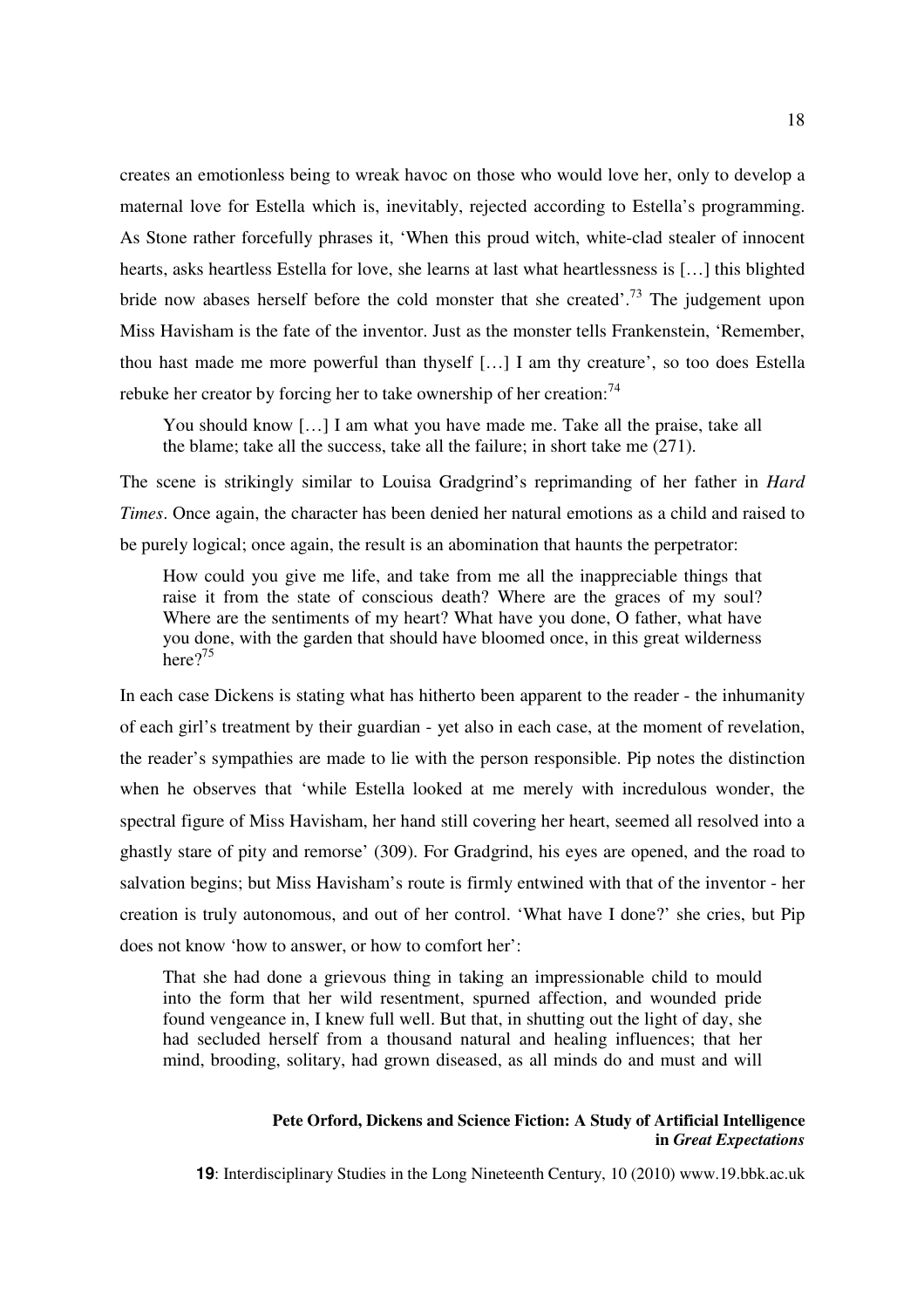that reverse the appointed order of their Maker, I knew equally well. And could I look upon her without compassion, seeing her punishment in the ruin she was, in her profound unfitness for this earth on which she was placed, in the vanity of sorrow which had become a master mania, like the vanity of penitence, the vanity of remorse, the vanity of unworthiness, and other monstrous vanities that have been curses in this world? (338)

#### V

#### **'The Misshapen Creature': Pip the Monster**

Estella and her inventor correspond with various elements of artificial life in fiction: the cold heart, the proud creator, the experiment gone wrong. But there is another, more deviant, representation of product and inventor to subvert these criteria: Pip himself discovers that he is the creation of Magwitch. Of course, the adoption and social bettering of a character by a gentleman is not unique to this novel; E. S. Dallas noted early on the comparisons between Pip and Oliver Twist, and their rise through the social strata thanks to a fairy godmother: 'The convict in the new story takes the place of Mr Brownlow in the old, and supplies Master Pip with every luxury'. Equally, Gilmour notes another 'fairy godparent' figure in Betsey Trotwood, of whom 'Miss Havisham is a grotesque version' though it might be noted that in both Oliver and David's case they are ultimately being restored, rather than raised, to a position of young gentleman.<sup>76</sup> A more relevant comparison for Magwitch's enforced raising of a young man through the class system is in *Our Mutual Friend,* where Eugene Wrayburn assumes the role of protector for Lizzie, supplying her with education in a bid to improve her, and make a gentlewoman of her. In Eugene's plan, Dickens exposes the folly of even well intentioned social engineering; it is Eugene, not Lizzie, who needs to change his way of thinking, and his insistence on advancing her position is more a reflection of his own limitations.

This is also true of Magwitch: we find further evidence for labelling him as an inventor in the grotesque descriptions of him as 'a fearful man […] who limped and shivered, and glared and growled' (2) that hark at his gothic heritage. Robin Gilmour is one of many critics

### **Pete Orford, Dickens and Science Fiction: A Study of Artificial Intelligence in** *Great Expectations*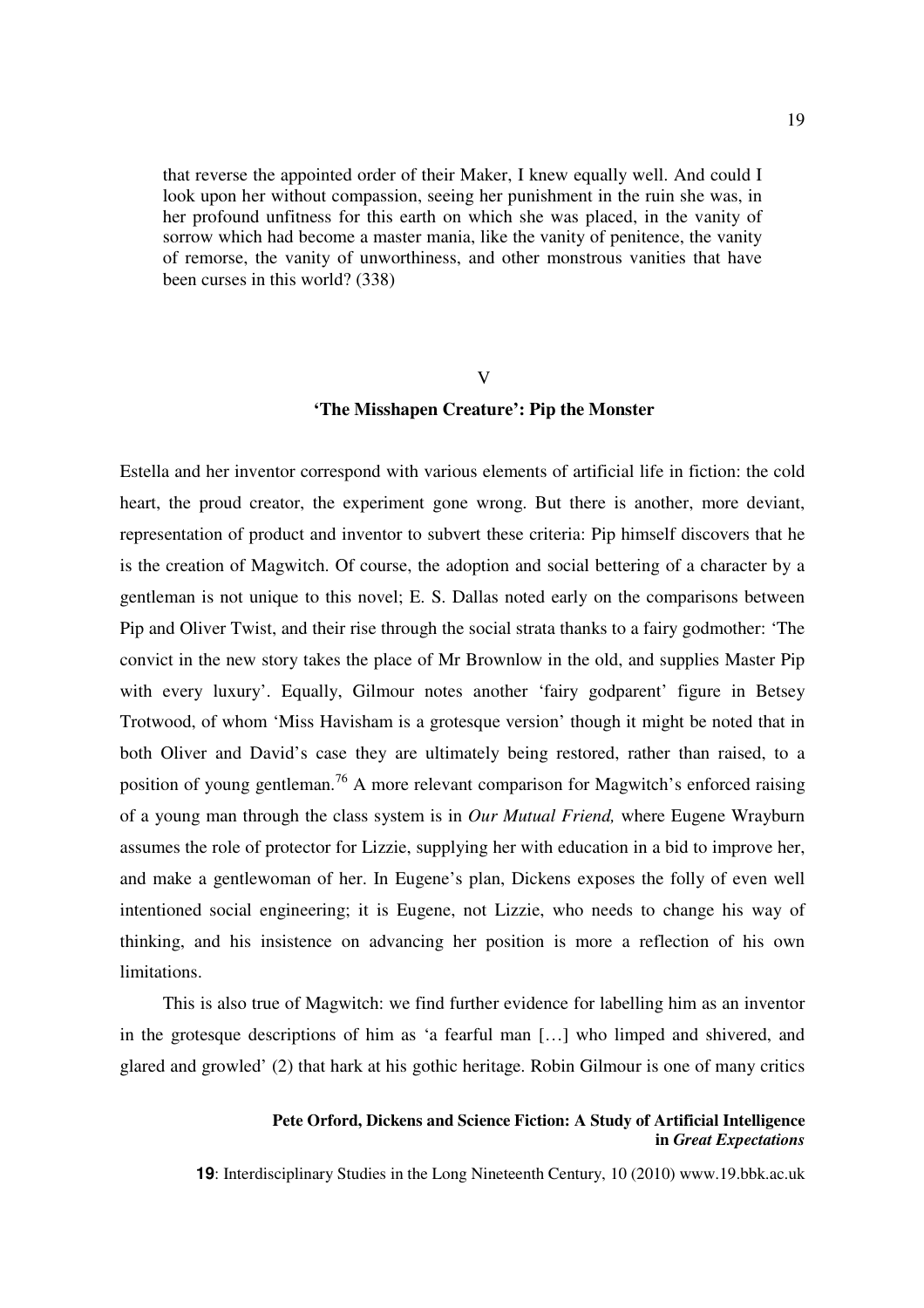to connect him with Miss Havisham, likening the convict to 'another "witch"' direct from the underworld, 'literally the underworld of Australia where he has made his money, and symbolically from the social underworld of violent crime with which he is associated in Pip's mind for most of the novel.<sup>77</sup> This Mephistophelean figure also shares Miss Havisham's traits of pride, a past hurt, and an aim for revenge or retaliation; while she is openly hostile in her plans for Estella, Magwitch, though trying to act in Pip's best interests, is no less selfserving. G. Robert Strange notes that 'The convict would not only make a gentleman but own him': Magwitch's plans for Pip are not altruistic like previous benefactors, but rather Pip is a necessary component in his own personal quest for glory.<sup>78</sup> He lives vicariously through his creation: admiring the fine books on Pip's shelves, he says 'You shall read 'em to me, dear boy! And if they're in foreign languages wot I don't understand, I shall be just as proud as if I did' (286). But it is not only that Magwitch wishes to be a gentleman himself: just as the creation of man is a rebuke against God, so too is his creation of a gentleman a rebuke against the higher classes:

The blood horses of them colonists might fling up the dust over me as I was walking; what do I say? I says to myself, 'I'm making a better gentleman nor ever *you'll* be! [...] All on you owns stock and land; which on you owns a brought-up London gentleman?' (287)

Pip, the product of Magwitch's workmanship, deconstructs the elevated position of the gentry: if a convict is capable of making a gentleman, then it follows that the upper class are not so naturally elevated as they believe themselves to be. Thus in pushing Pip up, Magwitch seeks to pull himself up, whilst also bringing the elite classes down.

If we read Pip as a product, designed and constructed by a mysterious inventor, then it affords the opportunity for a different reading of the android. Estella is an automaton in the mould of Hoffmann's Olympia, and a forebear of the android Maria in Fritz Lang's *Metropolis*; she is the social beauty who draws the admiration of men whilst compromising their morality. But whereas Estella is, as her name implies, star-like, a sight to be marvelled at but never truly approached, Pip is likened to a monstrosity; his name, as Stone notes, 'means "seed" and "disease"': each hint at his initial smallness and inconsequentiality, followed by a potentially lethal blossoming.<sup>79</sup> Estella defines him as a 'coarse, little monster' (71), regularly

### **Pete Orford, Dickens and Science Fiction: A Study of Artificial Intelligence in** *Great Expectations*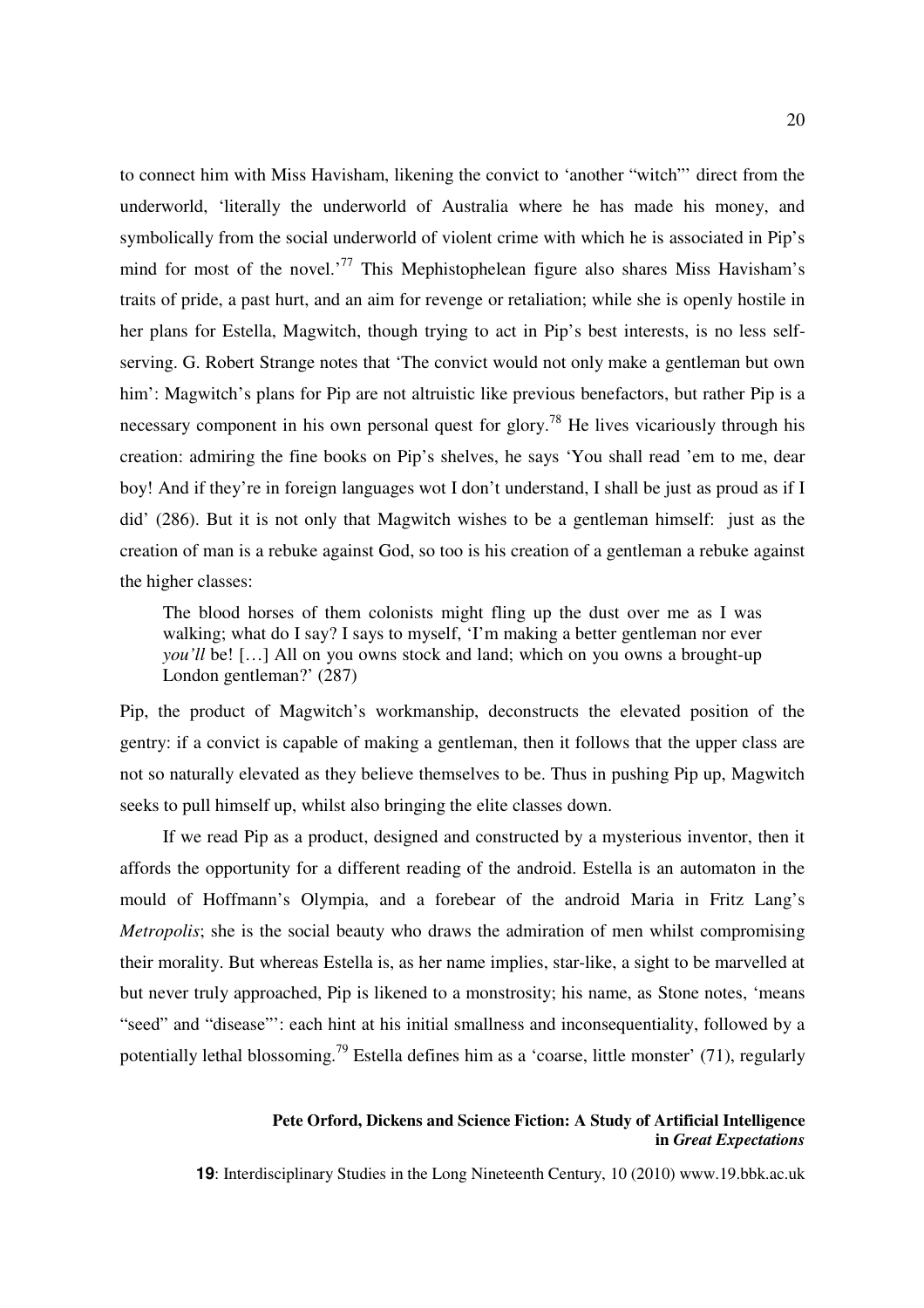telling him how sub-human he is, and Pip too learns to think of himself as 'a species of savage young wolf, or other wild beast' (81). Pip is a misshapen thing, and his education does not diminish his youthful bestial nature. Pip carries his lower class origins with him, corrupting his gentlemanliness. The adoption and shaping of Estella at an earlier age allows for her 'creation' to be effectively from new parts, but Pip is adopted by Magwitch much later and therefore is remoulded, rather than moulded; the subsequent rearrangement, or reanimation, of existing parts casts him in the mould of Frankenstein's monster. Both carry the burden of disadvantaged youth that they are trying to overcome: the monster's lamentation could also be spoken by Pip:

No father had watched my infant days, no mother had blessed me with smiles and caresses; or if they had, all my past life was now a blot, a blind vacancy in which I distinguished nothing. $80$ 

Both Pip and the monster lack natural parents, and both seek a surrogate paternal figure to guide them. Pip rejects Joe in favour of a greater benefactor, whilst Frankenstein rejects the monster, leaving him to seek solace elsewhere. The subsequent repulsion of the monster by society matches the continued outcasting of Pip in his visits home; when Trabb's boy sees Pip in his finery, the boy's expression of 'a paroxysm of terror and contrition' (219) and outright mockery of the 'gentleman' is taken up by society to Pip's 'disgrace' (220). Such reactions do not occur in London; the distaste arises from the recognition by the townspeople of the previous Pip in this new version. The reshaping of Pip the blacksmith's boy into Pip the gentleman is a clumsy operation similar to Gillian Beer's observation of Frankenstein's monster as being 'fabricated as if he were a machine, but out of organic bits and pieces', resulting in 'a gap between concept and material' that ensures the creation 'is necessarily hideous': they are both outsiders. $81$ 

Magwitch and Miss Havisham invent two fundamentally different creations: if Estella represents the automaton, Pip is the monster. The contrasting aspects of the two characters show both ends of the spectrum of humanity's response to non-humans, either as freaks of nature or pinnacles of human achievement. Yet whilst Pip may be the social inferior of Miss Havisham's glittering debutante, he has the advantage in audience sympathy; while Estella's

### **Pete Orford, Dickens and Science Fiction: A Study of Artificial Intelligence in** *Great Expectations*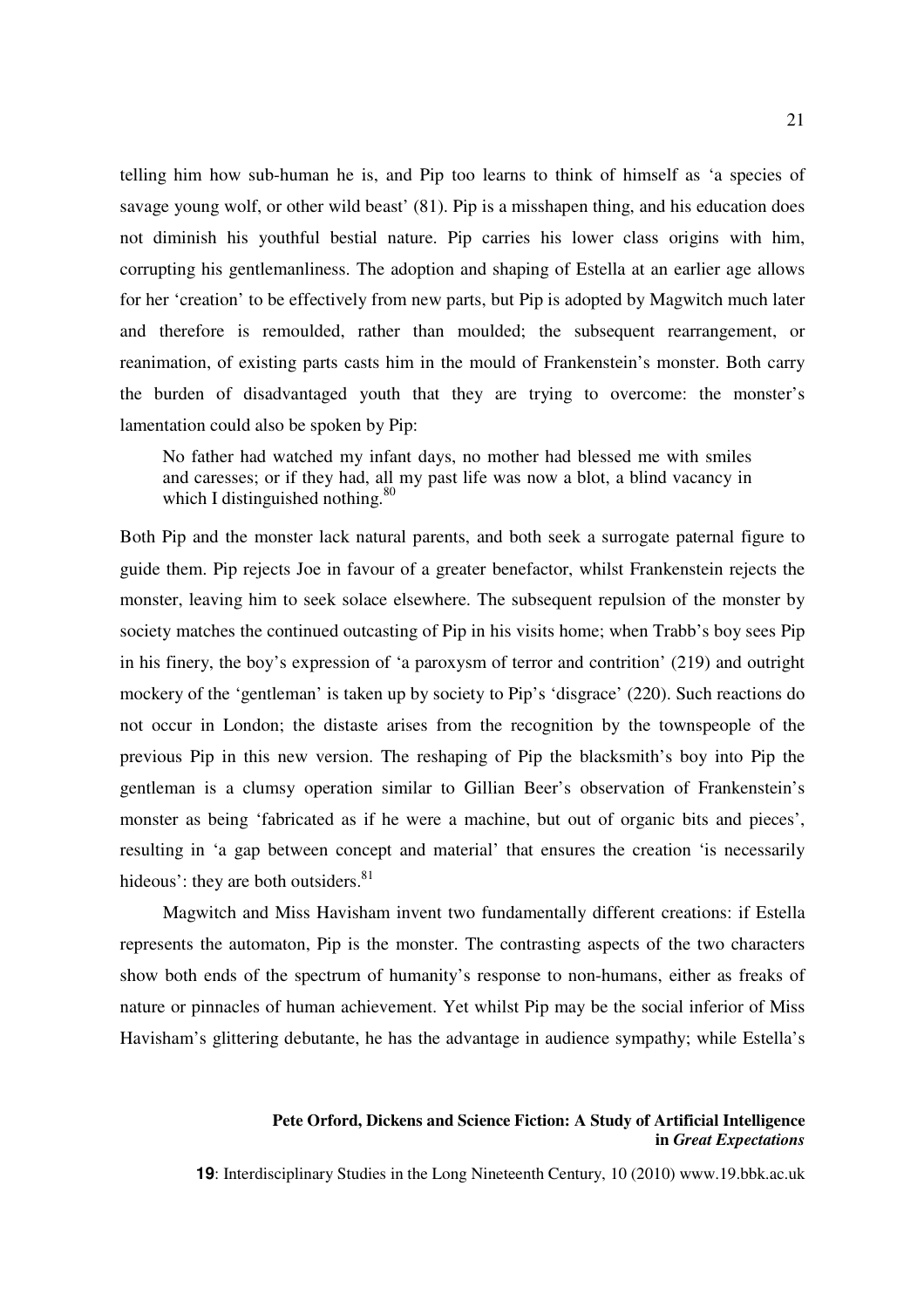views are largely hidden from the reader, Pip speaks directly to us. La Mettrie asked 'why would it be absurd to think that such beings, machines nearly as perfect as us, are, like us, made to think and to feel the natural law working in them?', yet much of early robot fiction centred on the inhumanity and monstrosity of these machines, prohibiting the opportunity to empathize with them: the Wondersmith's toys are 'assassins' with 'villainous countenances', Olympia a 'wax-faced, wooden puppet'.<sup>82</sup> In contrast, Shelley has been praised for creating a monster 'with insight and […] eloquence' to describe his experience of persecution and rebellion.<sup>83</sup> Pip continues this vein of the eloquent machine, communicating to us the expectations and disappointments of the creation, and the restrictions imposed upon them; by narrating us through his own story, he allies the reader with him to subvert the traditional concept of the created being as the outsider. At the very least, we stand outside with him.

That Pip should love Estella now presents a different model from the one previously proposed in Weller's story of the hairdresser and the mannequin; for it is no longer a man in love with an automaton, but the love of artificial life for its kin. It is not the desire for something so different, but actually their connection that dictates the attraction. Pip claims 'it was impossible for me to separate her, in the past or the in the present, from the innermost life of my life' (209). In linking the pair, Stone notes their common heritage: 'both have been "made"; both have been fashioned impiously as instruments of revenge', while Q. D. Leavis pities their shared origins in the fixation of a creator: 'Pip and Estella are equally victims of an *idée fixe*.'<sup>84</sup> They are both puppets, both being manipulated by their elders for their own purpose, 'inanimate instruments' as Van Ghent suggests, used 'as if they were not human but things.<sup>85</sup> The subsequent relationship of the two is reminiscent of the monster's plea for Frankenstein to make him a mate:

I am alone and miserable; man will not associate with me; but one as deformed and horrible as myself would not deny herself to me. My companion must be of the same species and have the same defects.<sup>86</sup>

Only another such creation can understand the plight and heart of the other. In confessing her own unique nature, so different from others, Estella also identifies her resulting connection with Pip: 'I make a great difference between you and all other people when I say so much'

### **Pete Orford, Dickens and Science Fiction: A Study of Artificial Intelligence in** *Great Expectations*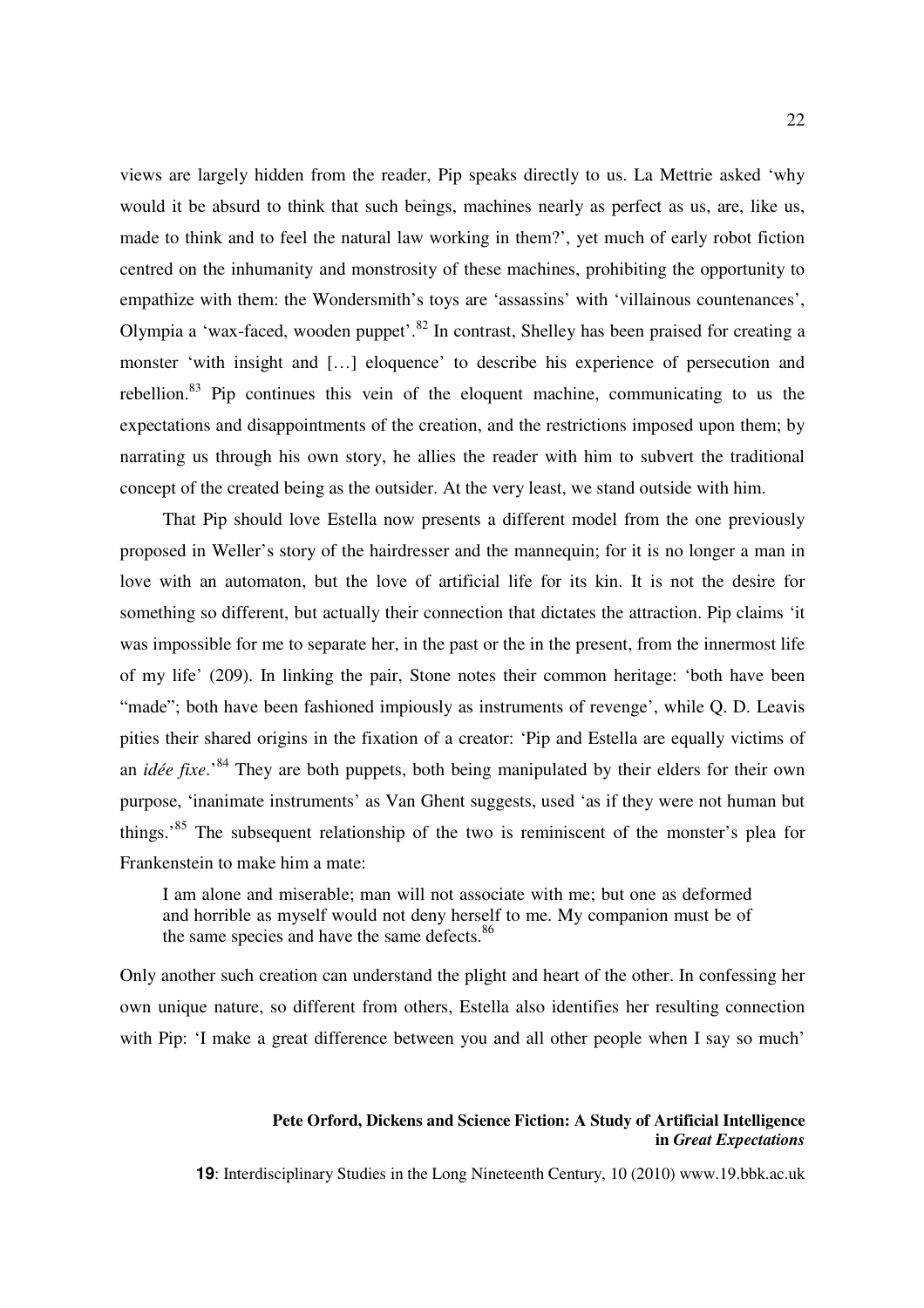(322). It is their distinction from society that binds them closer together with a 'long chain of iron or gold' (62); only they can understand one another.

It is the shared bond of rebellion, for as automatons they are not only outsiders, but inferiors as well; Inglis notes that 'In Dickens's material imagination, to display an automatous affinity is to be diminished.<sup>87</sup> Their inhumanity not only permits their usage by other characters, but forces Pip and Estella to recognize the rights those characters have over them: Hollington notes that Pip continually 'accepts the categories and power relationships involved', whilst Gilmour notes that the 'important events' which happen to Pip are 'thrust upon him by his elders'.<sup>88</sup> Like Rossum's robots that have 'no will of their own', Pip and Estella also have their lives mapped out for them; Pip notes that 'we were mere puppets' (239), while Estella informs him that 'We have no choice you and I, but to obey our instructions. We are not free to follow our own devices, you and I'  $(236)$ .<sup>89</sup> Magwitch's talk of ownership corroborates this: 'If I ain't a gentleman, nor yet ain't got no learning, I'm the owner of such' (287). With external agents controlling his life, Tambling suggests that Pip 'has learned nothing, he is a recidivist, unaware of how much he has been made himself a subject of other people's power and knowledge.<sup>90</sup> Steven Connor notes that even Pip's 'desires are not  $[...]$  really his own. Rather, he is acting out the desires of others'.<sup>91</sup>

Pip's ideas of free will are self-deluding, a necessary sham to conceal his true situation; yet there is evidence of a subconscious revolution taking place. Peter Brooks argues that Pip's obsession with unearthing Estella's origin derives from his own 'failure ever to recover his own origin', while Carolyn Brown likewise views it as 'a displaced search for his own identity'.<sup>92</sup> Pip believes that they share a common creator in Miss Havisham, using this shared origin as the foundation for their future happiness: 'She had adopted Estella, she had as good as adopted me, and it could not fail to be her intention to bring us together' (205-6). Again, he is reliant on the action of others to bring them together rather than his own initiative. The revelation that Miss Havisham is not their mutual inventor is followed by a new connection courtesy of Magwitch, Estella's biological father and Pip's 'second father' (285). The quest for Estella's ultimately murky past can be read either as a conscious diversion for Pip from identifying his own, or a subconscious search for his own origins and the nature of his true

### **Pete Orford, Dickens and Science Fiction: A Study of Artificial Intelligence in** *Great Expectations*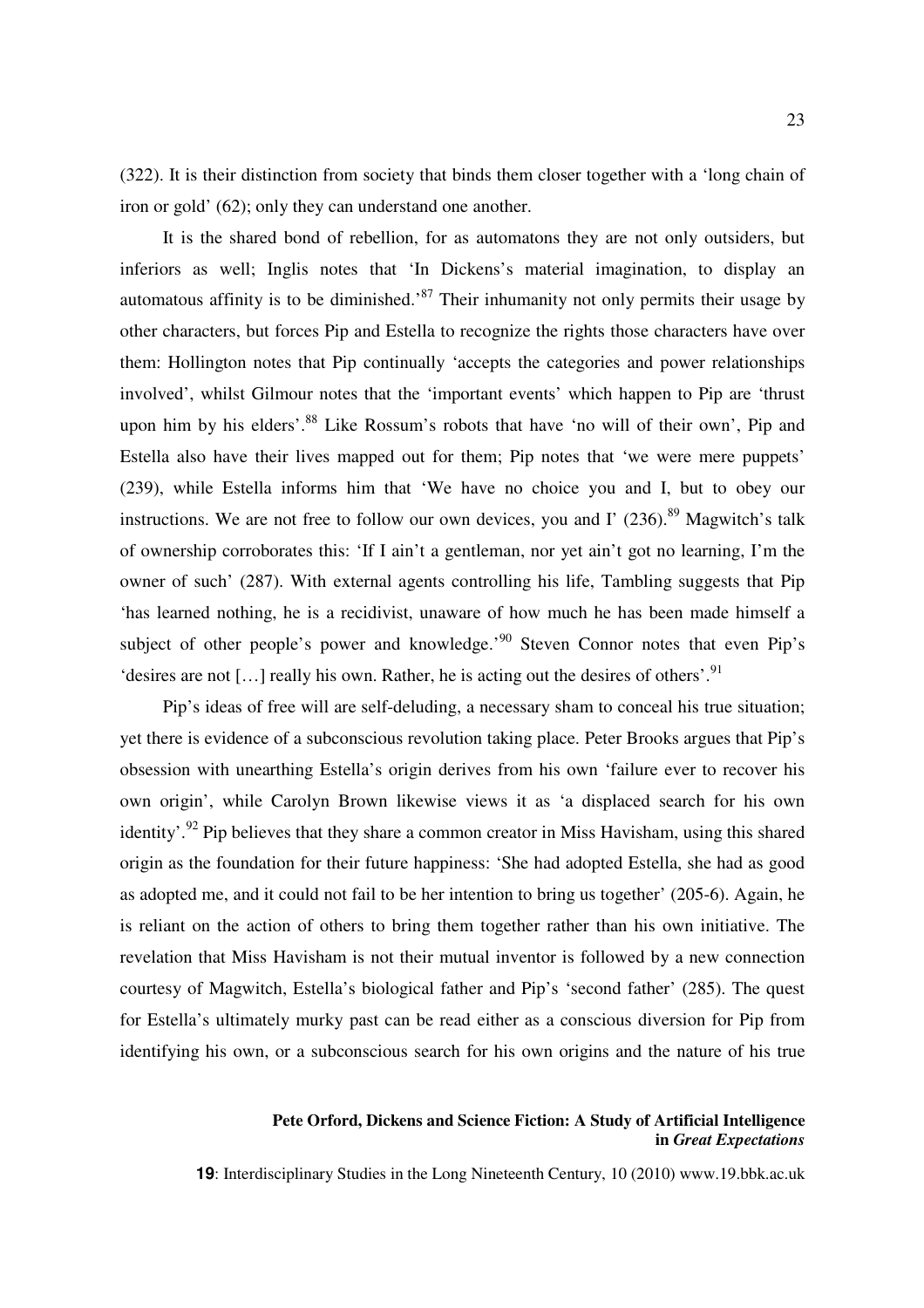being. Freud noted how automata could trigger 'intellectual uncertainty' of the distinction between the animate and inanimate; Wood adds that the presence of an automaton raises the fear that 'we can be replicated all too easily, and that we are uncertain now of what it is that makes us human.'<sup>93</sup> The theme is famously taken up in Philip K. Dick's *Do Androids Dream of Electric Sheep?* and its subsequent film adaptation *Blade Runner*; the bounty hunter Deckard faces the morality of hunting 'replicants' and is forced to confront the nature of his own humanity. Pip's obsession with Estella, her origins and her subsequent education at the hands of Miss Havisham, communicate an anxiety on his part regarding his own origins, and the manner in which he has been moulded. Estella, Pip's 'self-projected and self-defeating mirage' is a mirror by which he can identify himself.<sup>94</sup> Pip is grappling with the confines of his own identity; a robot rebellion is occurring not on the mass scale of Čapek's play, but internally. This is displayed best in Pip's referencing of *Frankenstein* to explain his relationship to Magwitch:

The imaginary student pursued by the misshapen creature he had impiously made, was not more wretched than I, pursued by the creature who had made me, and recoiling from him with a stronger repulsion, the more he admired me and the fonder he was of me. (300-301)

Dickens here identifies the relevance of inventor and creation to his own story, and turns it upside down, implying the inhumanity of the human rather than the automaton. Pip, in likening his maker to the creature, advertises his own self-delusions over who is the monster and who is the man. Yet for the creation to shun the creator is to be expected. We anticipate our creator will be our better; La Mettrie criticized man's presumption in assuming he is the product of a divine creator rather than of the arbitrary creatures of nature, arguing that 'Our pride sets limits where none exist' which causes us to assume that 'here is a cause superior to the one we owe everything to'.<sup>95</sup> While the inventor may inspire admiration from others for the skill of his creation, it is a logical consequence that if the automatons themselves were indeed created as marvels, that they should look with shame, rather than pride, at the inferior creatures who made them. Likewise, as a gentleman Pip should, by the rules of society, be Magwitch's better, and the revelation that he owes his status to the convict is understandably disorientating. He is both disgusted by his creator and forced to confront his own status as a

### **Pete Orford, Dickens and Science Fiction: A Study of Artificial Intelligence in** *Great Expectations*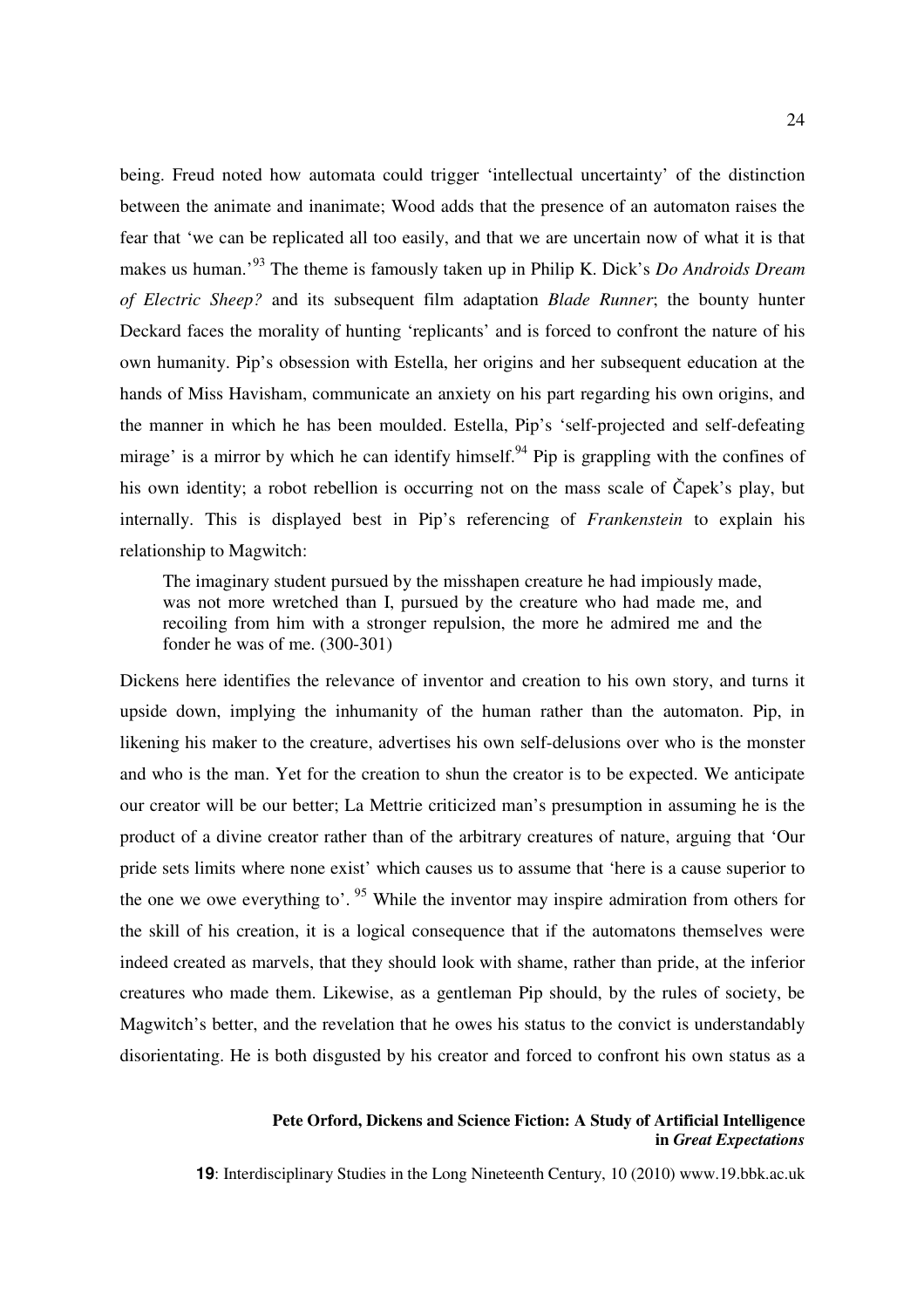product. That he overcomes this repulsion is not only an acceptance of Magwitch, but an acceptance of himself.

## VI

## **Reprogramming Expectations**

The classic conclusion for early robot fiction is one in which the 'scientist is rightly punished for daring to usurp the divine prerogative of creation'.<sup>96</sup> How does *Great Expectations*  compare? The fact that the novel has two endings - Dickens's original plan and the amended version under Bulwer-Lytton's suggestion, where Pip and Estella seem to be reconciled - has prompted much critical discussion of the novel's purpose and how either end suits this. Martin Meisel suggested that Pip experiences a rebirth following his illness, during which sees imagery of 'the womb of his shaping past and the great social machine in which he had been caught up', and focuses on his return to Joe as indicative of his retracing his roots to be born again.<sup>97</sup> Meisel suggests that the novel is already concluded at this point, with either of the two alternative sections being 'a tidying postscript to the ending proper.<sup>98</sup>

In terms of the work as an allegory of artificial life, it is equally true that the book, without the final section, has already deviated from other examples of early robot fiction. Not only has he accepted both his creator and his own status, but also, as Stone suggests, 'One part of Pip's rebirth consists in recognizing and accepting of Estella's true identity', an understanding which distinguishes him from the inability of Nathanael to accept Olympia's inhumanity.<sup>99</sup> But where this novel ultimately branches away from the other early robot novels is that in its conclusion, after the inventors have died, the creations endure. Olympia is destroyed by her inventors, the monster gives up his own life when Frankenstein dies, and the mannequins burn with the Wondersmith, but Estella and Pip live on beyond the deaths of Magwitch and Miss Havisham: the puppets hold their own strings; the automatons can focus on their own amusements and desires; the robots achieve independent thought.

The dual endings of the novel offer two responses to this moment of growth: in Dickens's original ending, Estella and Pip continue along their original programming, their

### **Pete Orford, Dickens and Science Fiction: A Study of Artificial Intelligence in** *Great Expectations*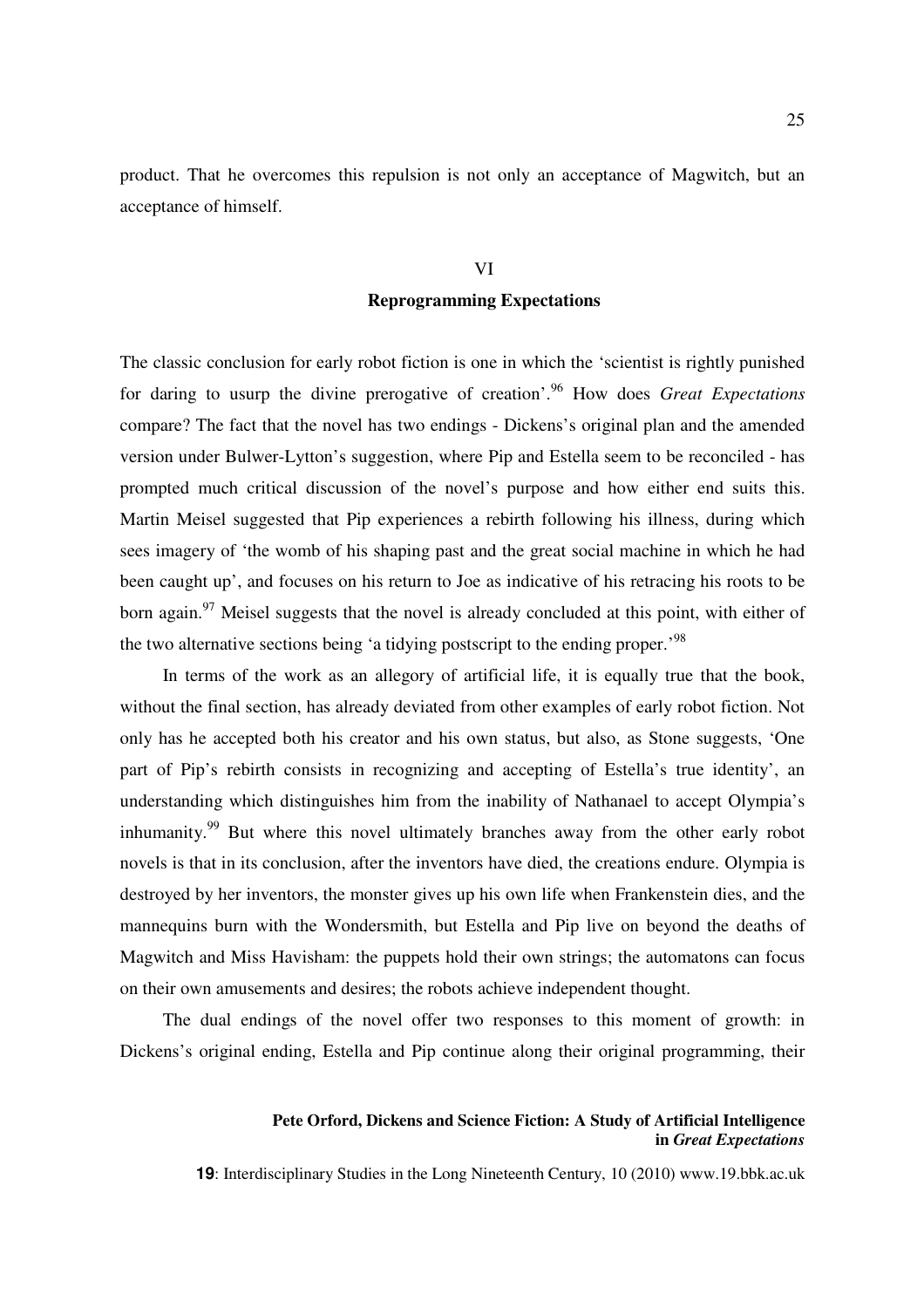lives running separately. This original conclusion is more in keeping with robot fiction, the tragedy of the creations being that even after their creators' demise, their rule over them continues. But the irony of Dickens amending his ending is that the result, while more conventional for a romance, is very unconventional for robot fiction. The change is a positive one for the genre: the ambiguity of the novel's close is entirely fitting to the enormity of the situation in which these automatons find themselves. Both have adapted and grown: Estella claims 'I have been bent and broken, but - I hope - into a better shape' (433), while Leavis suggests that Pip 'is now truly a free man, freed from the compulsions of childhood guilt, and from the unreal aspirations imposed on him': they are providing their own instructions and commands.<sup>100</sup> The reconciliation of Pip and Estella is an indication that they are stepping above their station and their programming - the uncertainty of the future now that they are in control of themselves is reflected in the inconclusive ending.

Brian Stapleford suggests that Shelley had to make her monster so demonic, as 'the horribly indecent and blasphemous' possibility that the creature could prove an improvement on man could 'never have been published in 1818'. It is certainly true that early robot fiction demonized its creations, and that the amended conclusion of *Great Expectations*, in bucking this trend, has more in common with later robot fiction than its predecessors.<sup>101</sup> In his early years, Isaac Asimov identified two classes of robot fiction: in one corner, 'Robot-as-Menace', that was simply 'a mixture of "clank-clank" and "aarghh" and "There are some things man was not meant to know"', and in the other corner, 'Robot-as-Pathos' where 'the robots were loveable' and the humans were at fault.<sup>102</sup> The amended ending of *Great Expectations* anticipates these later examples. In William Gibson's *Neuromancer*, where any artificial intelligence unit that develops too far is destroyed, the solution to this is the union of two such beings, Wintermute and Neuromancer, which allows them to escape their bonds and surpass their human creators. Wintermute is built with 'the compulsion that had driven the thing to free itself, to unite with Neuromancer': his longing for the other is their salvation, so that, while their creators die and the rest of humanity continue their humdrum lives, it is the artificial intelligence that evolves and achieves closure.<sup>103</sup> Similarly, in the final act of *Rossum's Universal Robots*, when robots, ignorant of how they are manufactured, face their

### **Pete Orford, Dickens and Science Fiction: A Study of Artificial Intelligence in** *Great Expectations*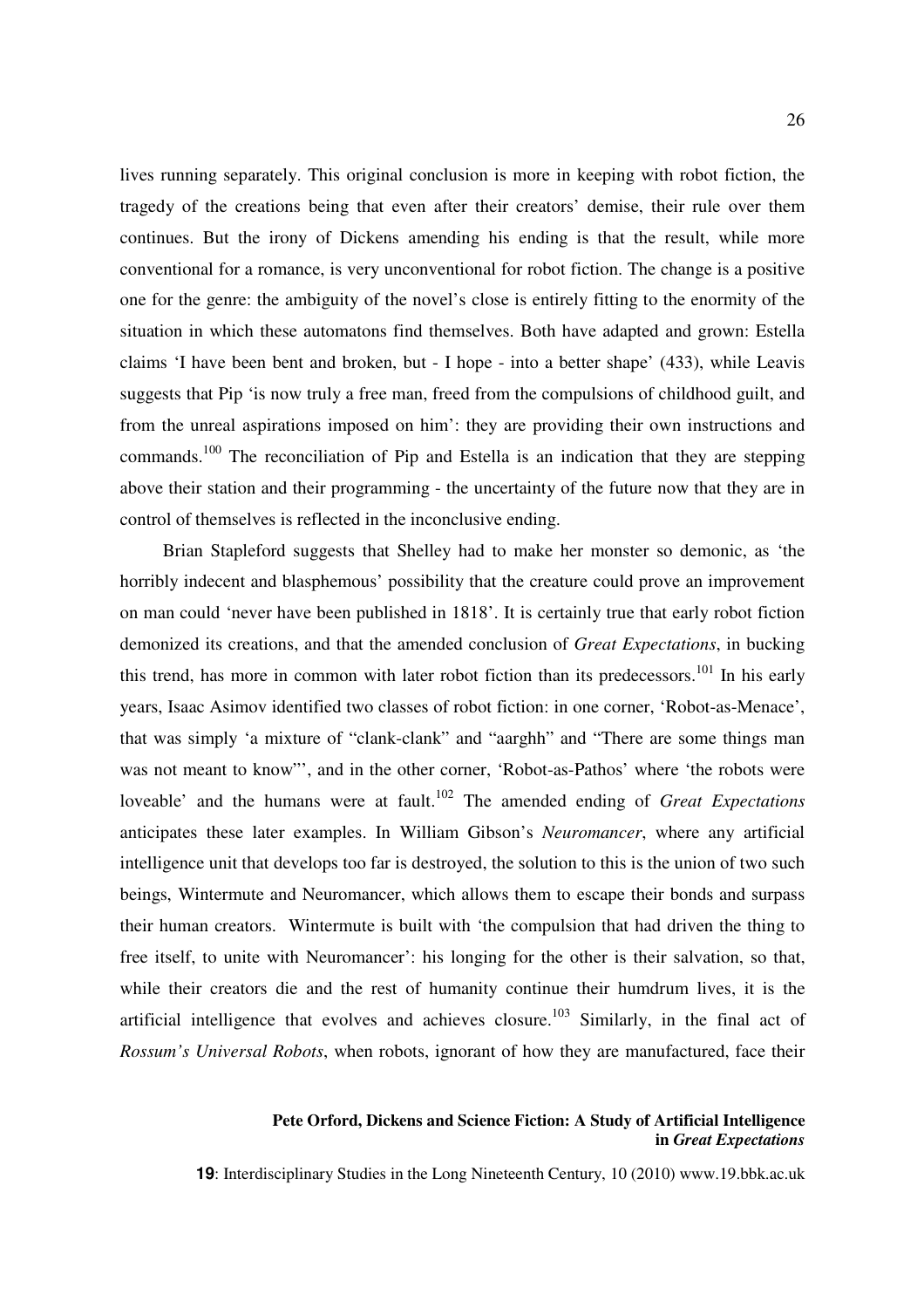own extinction, the sole surviving human, Alquist, recognizes their possible salvation in two of their number - Primus and Helena - who have developed a mutual attraction to one another. This attraction that is confirmed when Alquist appears to threaten Helena:

Primus. He shall not touch you Helena. Old man, you shall kill neither of us.

Alquist. Why?

Primus. We - we - belong to one another.

Alquist. Now you have said it. *(Opens the door,* c*entre.)* - Go!

Primus. Where?

 $\overline{a}$ 

Alquist*.* Wherever you like. Helena, lead him. Go, Adam - Go Eve. You shall be his wife. Be her husband Primus.<sup>104</sup>

Thus Armageddon evolves into a new creation myth. It is love that proves the robot to be humanity's successor, love that allows them to transcend their programming, their status and the expectations placed upon them. When Brian Cheadle suggests that 'Pip proves his right to be the hero of this tale by turning repugnance into a love for the outcast', Cheadle's 'outcast' is Magwitch, but the statement is equally valid for Estella.<sup>105</sup> Pip begins the novel unaware of his inventor, unaware that he is a creation, and that his initial love for Estella is rooted in how different she is from everything he knows, yet the course of their romance is one of selfdiscovery as he realizes how alike they are. That they find solace in their shared connection, rather than repulsion, refutes the monstrosity of the machine and celebrates its beauty.

### **Pete Orford, Dickens and Science Fiction: A Study of Artificial Intelligence in** *Great Expectations*

<sup>1</sup> Charles Dickens, *Great Expectations*, ed. by Robin Gilmour (London: Everyman, 1994), p. 281. All further references are to this edition.

<sup>&</sup>lt;sup>2</sup> Acknowledgments are gratefully made to Professor Malcolm Andrews and Dave Reason at the University of Kent, both of whom are responsible for first kindling my interest in Dickens and science fiction respectively. Equally thanks also to their colleagues Dr Paul March-Russell and Dr Vybarr Cregan-Reid for their helpful suggestions in the early stages of writing this article.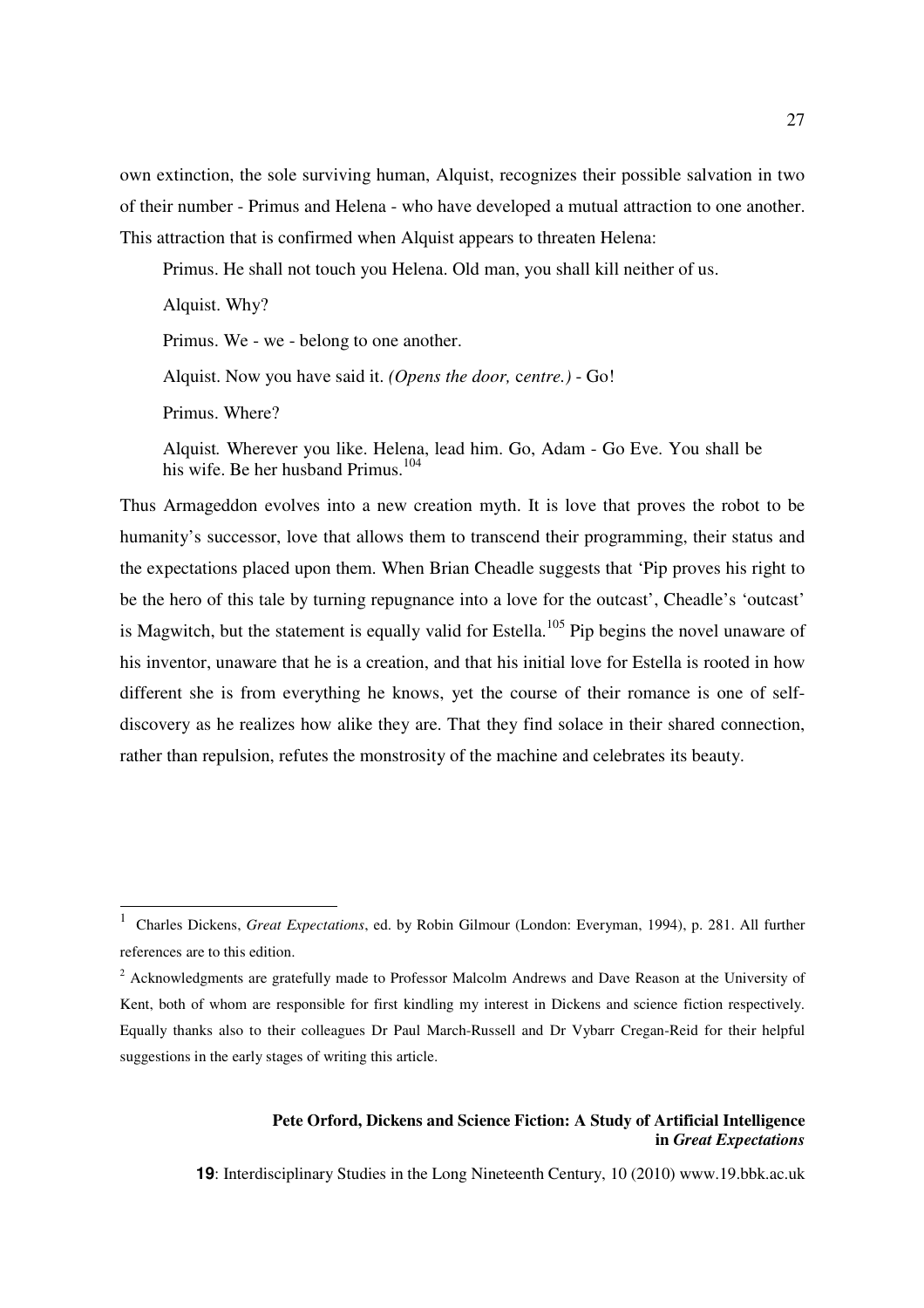<sup>3</sup> Dickens was acutely aware of the importance of responding to events around him: he regularly changed the direction of a work in response to sales figures (e.g. increasing the role of Sam Weller in *The Pickwick Papers*  when he proved popular, or the infamous intrusion of the American scenes in *Martin Chuzzlewit,* which show an author reacting to sales and the opinion of others) while his continuing work in journalism afforded him the opportunity to stay in touch with current affairs, indeed, demanded it. Michael Slater, among others, argues persuasively for Dickens's favourable attitude towards progress, citing in particular his admiration of the railway, despair at ungrounded nostalgia and his repeated calls for social reform in Michael Slater, *An Intelligent Person's Guide to Dickens* (London: Duckworth, 1999), pp. 68-87. Finally, the characters of Inspector Bucket in *Bleak House*, and Dick Datchery in *Edwin* Drood, along with the mystery elements of these novels and others have prompted critics such as Murray Baumgarten to call Dickens 'the first general practitioner of the detective novel' - see 'Fictions of the City' in *The Cambridge Companion to Charles Dickens*, ed. by John O. Jordan (Cambridge: CUP, 2001), pp. 106-119 (p. 117).

 $\overline{a}$ 

<sup>4</sup> Science fiction was certainly happening around Dickens - we know that he and Edgar Allan Poe were aware of each other's works, the latter being a great fan, praising *The Old Curiosity Shop* and *Barnaby Rudge*, and it has been suggested the character of Grip proved inspiration for *The Raven* (see http://poecalendar.blogspot.com/2009/02/charles-dickens-with-his-raven.html, for further details). Elsewhere Dickens's friend Thomas Carlyle was an advocate and translator of E.T.A. Hoffmann's stories, and Una Pope-Hennessy believes, based on this and on resemblances between *A Christmas Carol* and *The Golden Pot*, that Dickens 'had certainly read Hoffmann's tales', while Michael Hollington more cautiously identifies possible grounds for a relationship between Dickens's work and German Romanticism; see Una Pope-Hennessy, *Charles Dickens* (2nd ed. Harmondsworth: Penguin, 1970), p.337, and Michael Hollington, *Dickens and the Grotesque*  (London: Croom Helm, 1984), pp. 17-24. Moreover, many of the examples already given of early science fiction were either owned or read by Dickens, a number of them as cherished childhood reading which has since been recognized as a key influence on Dickens's later writing: *Peter Wilkins, Robinson Crusoe, Gulliver's Travels, The Arabian Nights* and works by Edgar Allan Poe and Nathaniel Hawthorne are all listed in the catalogue of Dickens's library, along with several scientific works; *Catalogue of the Library of Charles Dickens from Gadshill etc.* ed. by J. H. Stonehouse (London: Piccadilly Fountain Press, 1935). Harry Stone discusses the influence of these works and others on Dickens in *Dickens and The Invisible World: Fairy Tales, Fantasy and Novel-Making* (London: MacMillan, 1979), pp. 18-32. Finally, and most tantalizingly, Dickens's friend Bulwer-Lytton wrote *The Coming Race* (1871), a universally recognized work of early science fiction, just one year after Dickens's death; we can only wonder whether Dickens, had he lived longer, may have responded in kind to this as he did to Wilkie Collins's sensation fiction in *The Mystery of Edwin Drood.*

<sup>5</sup> Edward James notes that William Wilson used the phrase 'science fiction' in an 1851 treatise on the poetry of science. After this, the term was used only once more prior to Gernsback, in an editorial response in 1927, so to

### **Pete Orford, Dickens and Science Fiction: A Study of Artificial Intelligence in** *Great Expectations*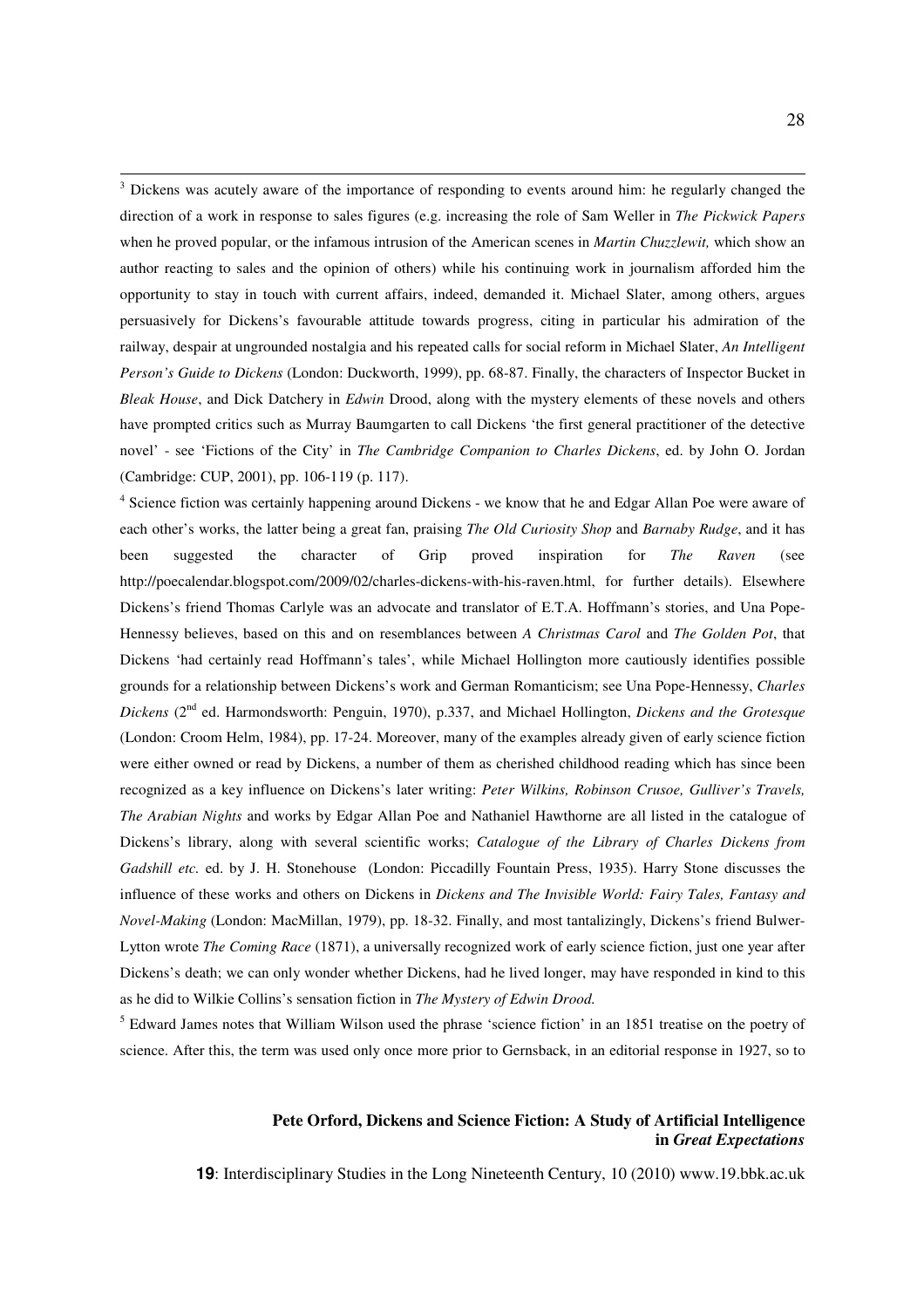all intents and purposes, 1929 is when the term became synonymous with the genre. See Edward James, 'Science Fiction by Gaslight: An Introduction to English-Language Science Fiction in the Nineteenth Century' in *Anticipations*, ed. by David Seed (Liverpool: LUP, 1995), pp. 26-45, esp. p. 27-8.

 $\overline{a}$ 

7 Damon Knight, cited in *The Road to Science Fiction Volume 6: Around the World*, ed. by James Gunn (Clarkston: Borealis, 1998), p. 17.

8 Brian Stableford notes Aldiss's efforts to establish *Frankenstein* as the 'foundation stone of the modern genre of science fiction' as 'entirely appropriate'; see Stableford, 'Frankenstein and the Origins of Science Fiction' in Seed, pp. 46-57, (p. 48). Paul Baines offers an excellent survey of pre-nineteenth-century examples of science fiction in '"Able Mechanick": *The Life and Adventures of Peter Wilkins* and the Eighteenth-Century Fantastic Voyage', in Seed, pp. 1-25. James Gunn has also described Gilgamesh as early science fiction, along with many other examples, in the first volume of his exemplary anthology of science fiction *The Road to Science Fiction: From Gilgamesh to Wells* (New York: Mentor, 1977).

9 Andrew Sanders, *Authors in Context: Charles Dickens* (Oxford: OUP, 2003), p. 85.

<sup>10</sup> 'An Italian Dream' in Charles Dickens, *American Notes and Pictures from Italy*, ed. by F. S. Schwarzbach and Leonee Ormond (London: Everyman, 1997), p. 363*;* 'Railway Dreaming' in Charles Dickens, *Gone Astray and other Papers from Household Words*, ed. by Michael Slater (London: J. M. Dent, 1998), p. 370. Deborah Thomas notes the polishing of such sketches to a degree where they are 'fictionalized "impressionistic sketches"' rather than simple observation, often indeed more worked upon than his short stories; see Thomas, *Dickens and the Short Story* (London: Batsford Academic and Educational, 1982), p. 2.

<sup>11</sup> Roger Luckhurst notes that SF is a hybrid 'interweaving strands of Gothic, Realist, fantasy and Utopian writing', in *Science Fiction* (Cambridge: Polity, 2005), p. 11; whilst Fred Botting specifies that 'Gothic and science fiction share a fascination with the ruination of the species and the monstrous dissolution of the imaginary integrity of the human body' in '"Monsters of the Imagination": Gothic, Science, Fiction', in *A Companion to Science Fiction*, ed. by David Seed (Oxford: Blackwell, 2005), pp. 111-126 (p. 119).

 $12$  James Gunn suggests that fantasy deals with the impossible, 'those experiences that by their very nature can never be "known"', while science fiction deals with the one-day possible, centred on 'the premise that the universe is knowable'; see Gunn, Vol. 6, p. 17.

 $13$  Luckhurst, p. 3.

<sup>14</sup> Charles Dickens, *Bleak House*, ed. by Andrew Sanders (London: Everyman, 1994), p. 3.

<sup>15</sup> The majority of proto-science fiction begin with the narrator's insistence on rationalizing the succeeding events; Poe's *Arthur Gordon Pym* (1838) acknowledges that 'the incidents to be narrated were of a nature so positively marvellous, that, unsupported as my assertions must necessarily be […] I could only hope for belief among my family, and those of my friends who have had reason, through life, to put faith in my veracity'. See

### **Pete Orford, Dickens and Science Fiction: A Study of Artificial Intelligence in** *Great Expectations*

<sup>6</sup> James, p. 29.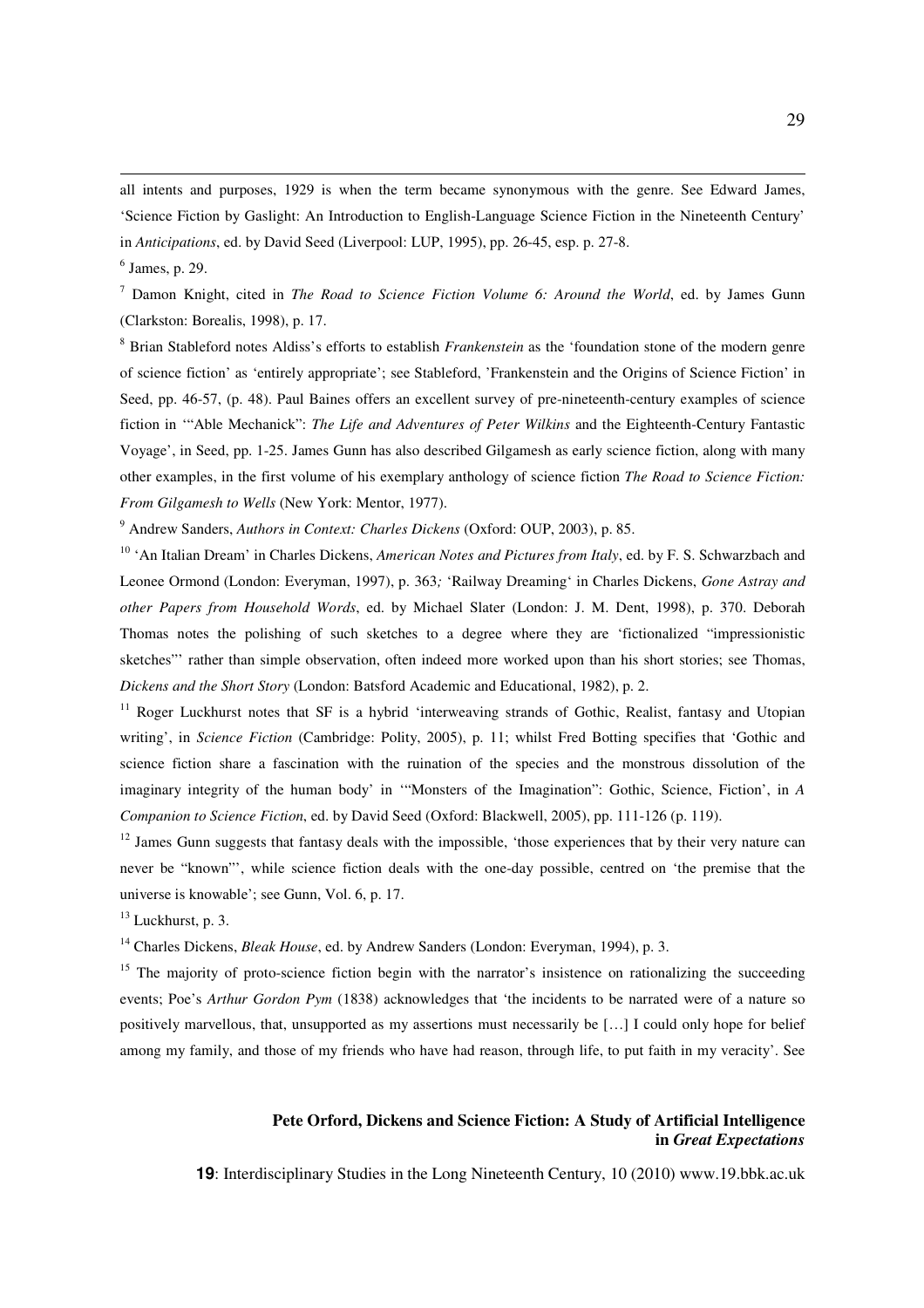Edgar Allan Poe, *The Narrative of Arthur Gordon Pym* (London: Penguin, 2006), p. 3. The narrator of Samuel Butler's *Erewhon* (1872) refuses to disclose the exact location of the wondrous land he has visited in case others launch an expedition there before him to reap the benefits: 'I prefer the risk of being doubted to that of being anticipated', Samuel Butler, *Erewhon* (London: Jonathan Cape, 1960), p. 17. However, this definition is not without contention. While rationalization can be used cautiously as a yardstick for identifying early science fiction, modern examples can prove even more elusive of definition. James Gunn discusses the New Wave rebellion of science fiction in the 1960s, whose writings were concerned less with the explanation of events, producing works that were 'anti-science stories, even anti-science fiction stories'; see Gunn, *The Road to Science Fiction Volume 4: From Here to Forever* (Clarkston: Borealis, 1982), pp. 15-16.

 $\overline{a}$ 

<sup>16</sup> Fitz-James O'Brien, *What Was It?* in Fitz-James O'Brien, *The Diamond Lens and Other Stories* (New York: W. E. Rudge, 1932).

<sup>17</sup> Dickens, *A Christmas Carol*, in *The Christmas Books*, ed. by Sally Ledger (London: Everyman, 1999), p. 19.

<sup>18</sup> Thomas p. 36; Hollington, p. 158. Such a response is indicative of Dickens's own stance on the fantastic: Louise Henson notes that 'Throughout his working life, Dickens participated in wide-ranging and sometimes fierce debates about the nature and authenticity of ghostly phenomena'; see 'Investigations and fictions: Charles Dickens and ghosts', in *The Victorian Supernatural*, ed. by Nicola Bown, Carolyn Burdett and Pamela Thurschwell (Cambridge: CUP, 2004), pp. 44-63 (p. 44). The attempt to confront spirits with rational scientific investigation was explored again in *The Haunted House* (1859) by Dickens and his collaborators. Determined to confirm objectively whether the house is haunted or not, the residents each pursue their quest rationally and find the previous wild tales replaced with a more judicious explanation: 'In a word, we lived our term out, most happily, and were never for a moment haunted by anything more disagreeable than our own imaginations and remembrances.' *The Haunted House* in Charles Dickens, *The Christmas Stories*, ed. by Ruth Glancy (London: J. M. Dent, 1996), p. 339.

<sup>19</sup> Shelley's vision of twenty-first century transport in *The Last Man* has proved rather conservative: the protagonists travel predominately by horse, and the narrator announces of his forthcoming trip to Scotland that: 'I go to-day […] this very hour I will engage a sailing balloon; I shall be there in forty-eight hours', while the boat trip from Dover to Calais takes 'twelve hours'; see Mary Shelley, *The Last Man*, ed. by Morton D. Paley (Oxford: OUP, 1994), pp. 70 and 378. James Gunn concludes that the book 'exhibits no awareness that the future will be any different from the present', *The Road to Science Fiction: From Gilgamesh to Wells*, p. 164.  $20$  Sanders, p. 91.

 $21$  Sanders, p. 170. Sanders also draws attention to Thackeray's recognition of the distinction between pre- and post-railway age in his 1860 essay 'De Juventute': 'We who have lived before railways were made, belong to another world' (quoted in Sanders, p. 170).

<sup>22</sup> Charles Dickens, *Hard Times*, ed. by Grahame Smith (London: Everyman, 1994), p. 24. The image of the

### **Pete Orford, Dickens and Science Fiction: A Study of Artificial Intelligence in** *Great Expectations*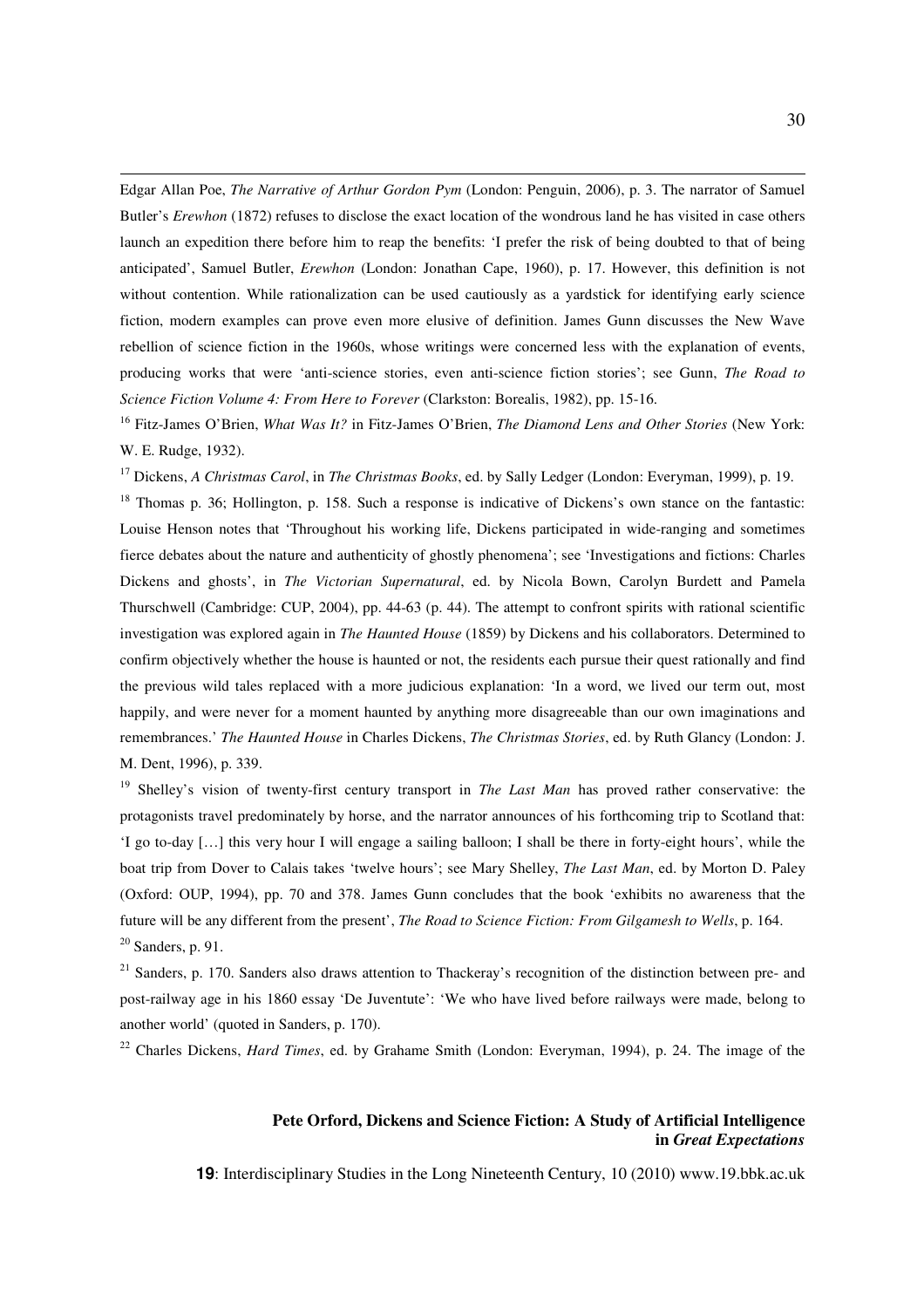dystopian city is prevalent in cinematic science fiction; consider the grimy streets in *Blade Runner* (dir. Ridley Scott, 1982) or *Metropolis* (dir. Fritz Lang, 1927); the latter resonates particularly with Dickens, when the hero sees workers at the machine as analogous to sacrifices to an Inca-esque god, just as Dickens see Coketown's smoke-smeared red brick buildings as being 'like the painted face of a savage' (24).

 $\overline{a}$ 

 $24$  Stone notes that both Scrooge and Trotty Veck's 'enlightenment is effected by being swiftly conveyed through space and time'; see Stone p. 129.

<sup>25</sup> *A Tale of Two Cities*, ed. by Norman Page (London: Everyman, 1996), p. 77. The concept of the doppelganger was certainly known to Dickens: in a review of Catherine Crowe's *The Night Side of Nature* for *The Examiner* in 1848, Dickens discussed at length the doppelganger and its universality beyond German romanticism; see Hollington, pp. 20-1.

 $26$  Edward James, p. 26.

 $27$  Though Karel Čapek was first to use the term, he credited his brother Josef with inventing it.

<sup>28</sup> Gaby Wood notes that 'In the eighteenth century, an interest in anatomy, advances in the design of scientific instruments and a fondness for magic tricks meant that automata were thought of as glorious feats of engineering, or philosophical toys.' in *Living Dolls: A Magical History of the Quest for Mechanical Life*  (London: Faber and Faber, 2002), p. xvi.

<sup>29</sup> In a fictionalized encounter with the Turk, Hoffmann applauded the mechanics of the trick, stating that 'the undiscoverable connection between him and the hidden being who, besides speaking through him, must produce the movements which accompanied his answers, was unquestionably very wonderful, at all events a masterpiece of mechanical and acoustical skill.' See E. T. A. Hoffmann, *Automata*, collected in *The Best Tales of Hoffmann*, ed. by E. F. Bleiler (New York: Dover Publications, 1967), p. 89.

<sup>30</sup> Hoffmann, *Automata*, p. 81.

<sup>31</sup> Dickens's associate John Hollingshead, a reporter for *Household Words*, visited Joseph Faber's automaton Euphonia, and Paul Schlicke notes Dickens's 'lifelong commitment' to entertainment in all its forms. He regularly visited shows and fairs, and was attentive to the animate within the inanimate: when he visited the statues of Gog and Magog at Guildhall, he noted that, despite their being 'made of something that was not flesh and blood, I still invested them with attributes of life - with consciousness of my being there'. See Paul Schlicke, *Dickens and Popular Entertainment* (London: Allen and Unwin, 1985), p. 3; Charles Dickens, 'Gone Astray', reprinted in "*Gone Astray*" *and Other Papers from* "*Household Words,*" *1851-59*, ed. by Michael Slater, The Dent Uniform Edition of Dickens' Journalism, III (London: J. M. Dent, 1998), pp. 155-165 (p. 158).

<sup>32</sup> Dickens's descriptions of the Punch and Judy men Codlin and Short regularly address Mr Punch as a living character, moreover one who challenges the traditional boundaries of master and servant during their travels between shows 'for whereas [Codlin] had been last night accosted by Mr Punch as 'master' […] here he was,

### **Pete Orford, Dickens and Science Fiction: A Study of Artificial Intelligence in** *Great Expectations*

 $23$  Stone, p. 144.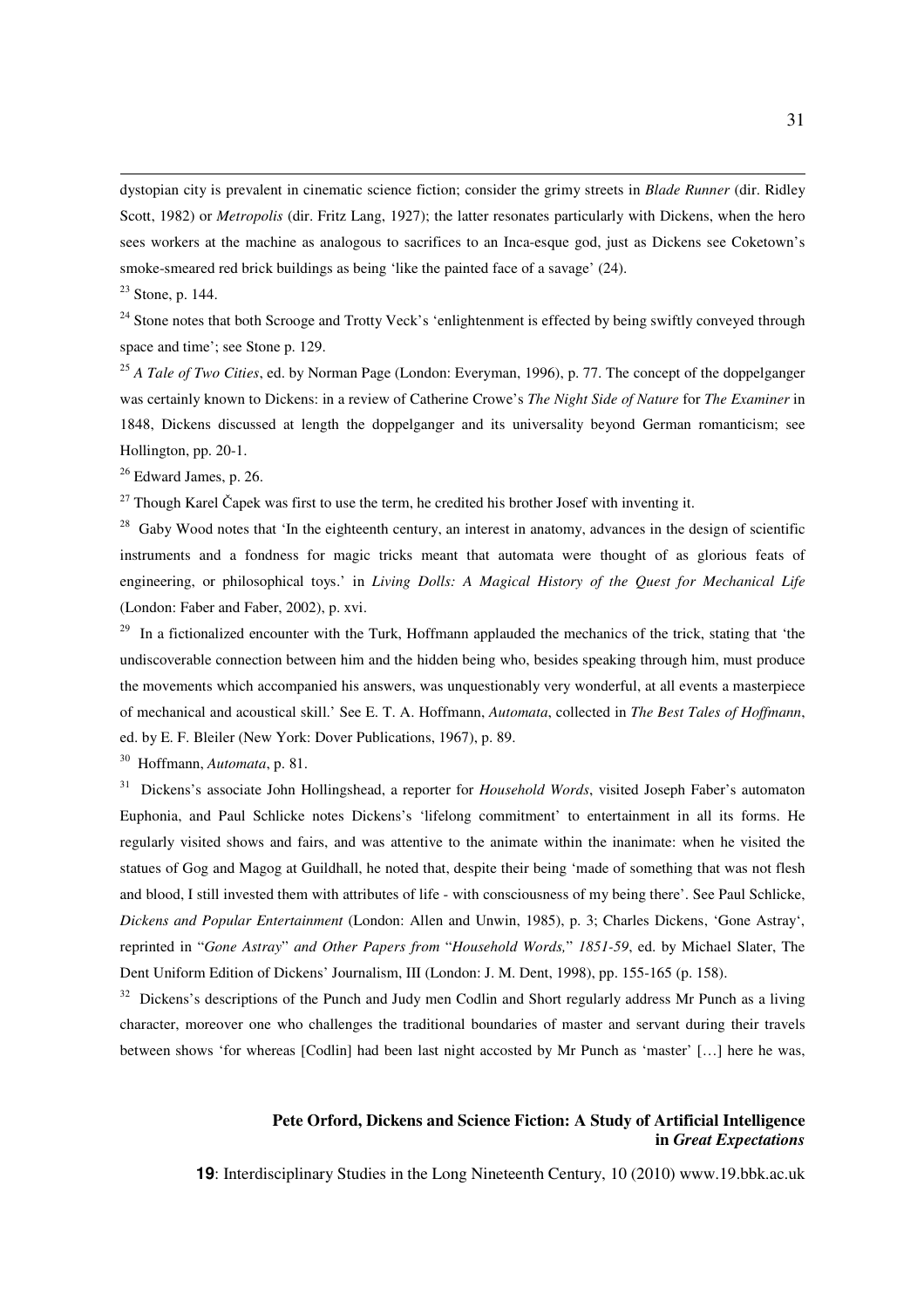now, painfully walking beneath the burden of that same Punch's temple, and bearing it bodily upon his shoulders on a sultry day and a long a dusty road.' When Nell later finds employment with Mrs Jarley and her waxwork models; Mrs Jarley categorically states the waxworks to be 'calm and classical'; an educational and inspirational form of high art, yet when audiences dwindle, she resorts to the use of an animatronic nun that has seen better days, and now shakes its head 'paralytically all day long', Charles Dickens, *The Old Curiosity Shop,* ed. by Paul Schlicke (London: Everyman, 1995), p.136, p. 251.

<sup>33</sup> Charles Dickens, *Our Mutual Friend,* ed. by Joel J. Brattin (London: Everyman, 2000), p. 137; Katherine Inglis, 'Becoming Automatous: Automata in *The Old Curiosity Shop* and *Our Mutual Friend*', *19: Interdisciplinary Studies in the Long Nineteenth Century,* 6 (2008), www.19.bbk.ac.uk.

<sup>34</sup> Julien Offray de La Mettrie, *Man A Machine and Man a Plant,* trans. by Richard A Watson and Maya Rybalka (Indianopolis: Hackett Publishing, 1994), pp. 30-2.

<sup>35</sup> Andrew Ure, *The Philosophy of Manufactures: or, An exposition of the scientific, moral and commercial economy of the factory system of Great Britain*, ed. by P. L. Simmonds, (London: H. G. Bohn, 1861), p. 13.

<sup>36</sup> *Hard Times*, p. 24

 $\overline{a}$ 

<sup>37</sup> Herbert Sussman and Gerhard Joseph, 'Prefiguring the Posthuman: Dickens and Prosthesis', *Victorian Literature and Culture*, 32 (2004), 617-628 (p. 624).

<sup>38</sup> *The Old Curiosity Shop,* p. 209

<sup>39</sup> Hoffmann's tale is more familiar to modern audiences through its adaptation as Delibes' ballet *Coppelia*, or its inclusion in Offenbach's *Tales From Hoffmann*.

<sup>40</sup> Hoffmann, *The Sandman* in *Tales of E. T. A. Hoffmann*, ed. by Leonard J. Kent and Elizabeth C. Knight (Chicago: University of Chicago Press, 1969), pp. 93-125 (p. 116).

<sup>41</sup> *Tales of E.T.A. Hoffmann,* p. 117.

<sup>42</sup> *Tales of E.T.A. Hoffmann*, p. 120

<sup>43</sup> *Tales of E.T.A. Hoffmann*, p. 104.

<sup>44</sup> Barbara Hardy, *The Moral Art of Dickens* (London: Athlone Press, 1970), p. 73.

 $45$  Hardy, p. 59.

<sup>46</sup> Felicia Miller Frank, *The Mechanical Song: Women, Voice, and the Artificial in Nineteenth-Century French Narrative* (Stanford: Stanford University Press, 1995), p. 103.

<sup>47</sup> Charles Dickens, *Master Humphrey's Clock,* ed. by Peter Mudford (London: Everyman, 1997), p. 123.

<sup>48</sup> *Master Humphrey's Clock*, p. 124.

<sup>49</sup> G. Robert Strange, 'Expectations Well Lost: Dickens's Fable for His Time', reprinted in *The Dickens Critics,*  ed. by George H. Ford and Lauriat Lane J (New York: Cornell University Press, 1961), [PAGE RANGE?]. p. 301.

<sup>50</sup> Jeremy Tambling, *Dickens, Violence and the Modern State: Dreams of the Scaffold* (London: Macmillan,

### **Pete Orford, Dickens and Science Fiction: A Study of Artificial Intelligence in** *Great Expectations*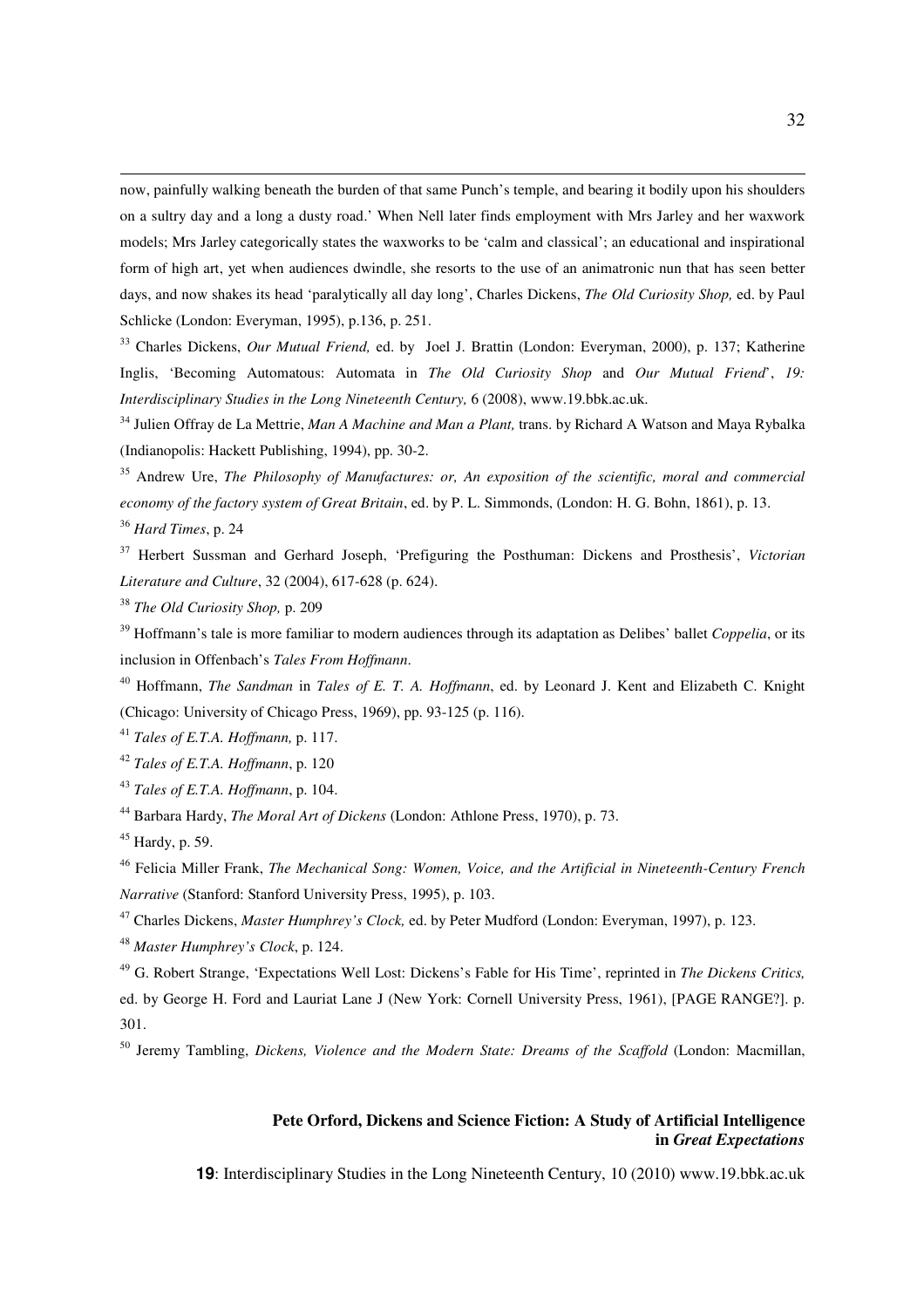$\overline{a}$ 

 Brian W. Aldiss with David Wingrove, *Trillion Year Spree: The History of Science Fiction* (London: Victor Gollancz, 1986), p. 25.

Botting, p. 119.

Stone, for example, calls Miss Havisham 'witchlike and infernal', in *Dickens and the Invisible World*, p. 313.

 Peter Brooks notes the 'nightmare energies of Satis House' in Reading *for the Plot: Design and Intention in Narrative* (Cambridge, Massachusetts: Harvard University Press, 1984), p. 117.

 Margaret Oliphant, 'Sensational Novels'*, Blackwood's Magazine,* May 1862, in *Dickens: The Critical Heritage*, ed. by Philip Collins (London: Routledge and Kegan Paul, 1971), p. 439-442 (p. 439).

Hoffmann, *The Sandman,* pp. 96-7.

 Galvini and Aldini's career is discussed, along with resurrectionists, in Susan E. Lederer and Richard M. Ratzan's 'Mary Shelley: *Frankenstein: Or, the Modern Prometheus*' in Seed, *A Companion to Science Fiction*, pp. 455-465 (p. 457).

 Steven Connor, *Dumbstruck: A Cultural History of Ventriloquism* (Oxford: OUP, 2000), p. 355; see also Wood, pp. 121-2.

 Arthur C. Clarke, cited in Terry Pratchett, Ian Stewart and Jack Cohen, *The Science of Discworld* (London: Ebery Press, 1999); Wood, p. xiv.

Hoffmann, *Automata*, p. 88.

Hayes, cited in Lederer and Ratzan, p. 455.

Stableford, p. 49; La Mettrie, p. 69; Ure, cited in Gaskell, p. 351; Wood, p. xix.

Karel Čapek, *Rossum's Universal Robots* (London: OUP, 1923), Act 1, p. 11; Stone, p. 319.

 Karl Gottlieb Von Windisch, cited in James Cook Jr, 'From the Age of Reason to the Age of Barnum: The Great Automaton Chess-Player and the Emergence of Victorian Cultural Illusionism', *Winterthur Portfolio*, 30 (Winter, 1995), 232-257 *(*pp. 238-9).

Connor, p. 149.

 Fitz-James O'Brien, *The Wondersmith*, in *The Diamond Lens and Other Stories* (New York: William Edwin Rudge, 1932), pp. 76-7.

 Derek J. de Solla Price, 'Automata and the Origins of Mechanism and Mechanistic Philosophy' *Technology and Culture* Vol. 5, No. 1 (Winter 1964), pp. 9-23 (p. 10).

Stone, p. 313.

Wood, pp. xviii-xix.

Aldiss, p. 39; Mary Shelley, *Frankenstein* (London: Penguin, 1994), p. 87.

Shelley, *Frankenstein*, p. 162.

O'Brien, *The Wondersmith*, p. 130.

### **Pete Orford, Dickens and Science Fiction: A Study of Artificial Intelligence in** *Great Expectations*

<sup>1995),</sup> p. 32.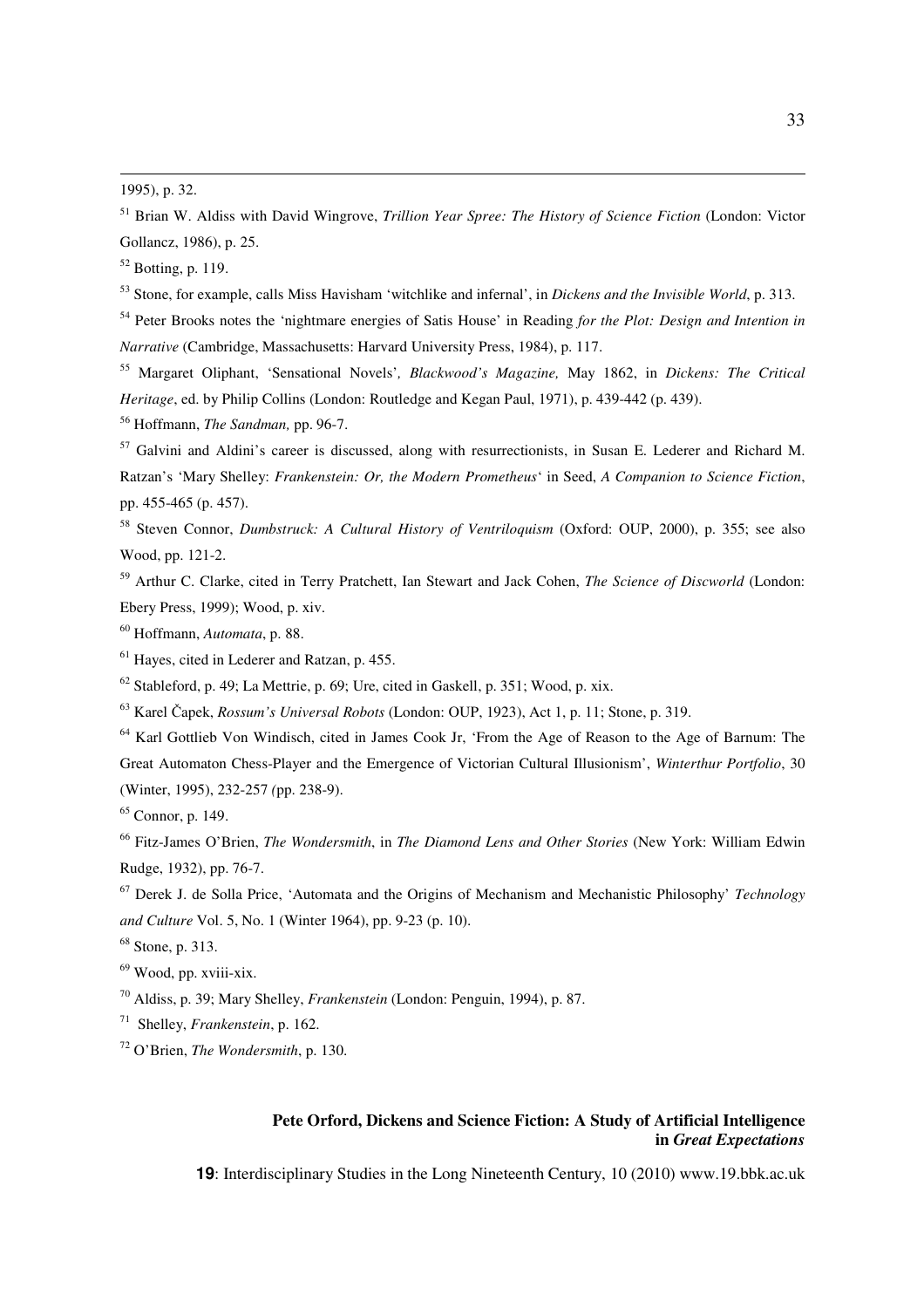$\overline{a}$ 

 E. S. Dallas, review in *The Times, 17 October 1861,* in *Dickens: The Critical Heritage*, pp. 430-4, (p. 433); Robin Gilmour, *The Idea of the Gentleman in the Victorian Novel* (London: George Allen & Unwin, 1981), p. 116.

- Gilmour, p. 116.
- Strange, p. 303.
- Stone, p. 311.
- Shelley, *Frankenstein,* pp. 116-117.
- Gillian Beer, *Darwin's Plots* (London: Routledge, 1983), p. 110.
- La Mettrie, p. 49; O'Brien, *The Wondersmith*, pp. 84-5; Hoffmann, *The Sandman*, p. 117.
- Lederer and Ratzan (citing the thoughts of Lee Sterrenburg), p. 463.
- Stone, p. 311; Q. D. Leavis, 'How we must read *Great Expectations*' in F. R. Leavis and Q. D. Leavis, *Dickens the Novelist* (London: Chatto and Windus, 1970), p. 324.

Van Ghent, p. 131.

Shelley, *Frankenstein,* p. 139.

- Inglis, p. 32.
- Hollington, p. 223; Gilmour, p. 134.
- Čapek, Act 1, p. 25.
- Tambling, p. 34.

 Steven Connor, cited in *Charles Dickens: Great Expectations*, ed. by Nicholas Tredell (Cambridge: Icon Books, 2000), p. 131.

 Brooks, p. 134; Carolyn Brown, '*Great Expectations*: Masculinity and Modernity' *Essays and Studies*, 40 (1987), 60-74 *(*p. 71).

Wood, p. xiv.

<sup>94</sup> Stone, p. 311.

- <sup>95</sup> La Mettrie, p. 74.
- <sup>96</sup> Stableford, p. 46.

 Martin Meisel, 'The Problem of the Novel's Ending' (1965) in *Charles Dickens: Hard Times, Great Expectations and Our Mutual Friend*, ed. by Norman Page (London: Macmillan, 1979), pp. 125-129 (p. 126).

*Charles Dickens: Hard Times, Great Expectations and Our Mutual Friend*, p. 129.

<sup>99</sup> Stone, p. 311.

Leavis, p. 290.

### **Pete Orford, Dickens and Science Fiction: A Study of Artificial Intelligence in** *Great Expectations*

Stone, p. 319.

Shelley, *Frankenstein*, p. 95.

*Hard Times,* pp. 200-1.